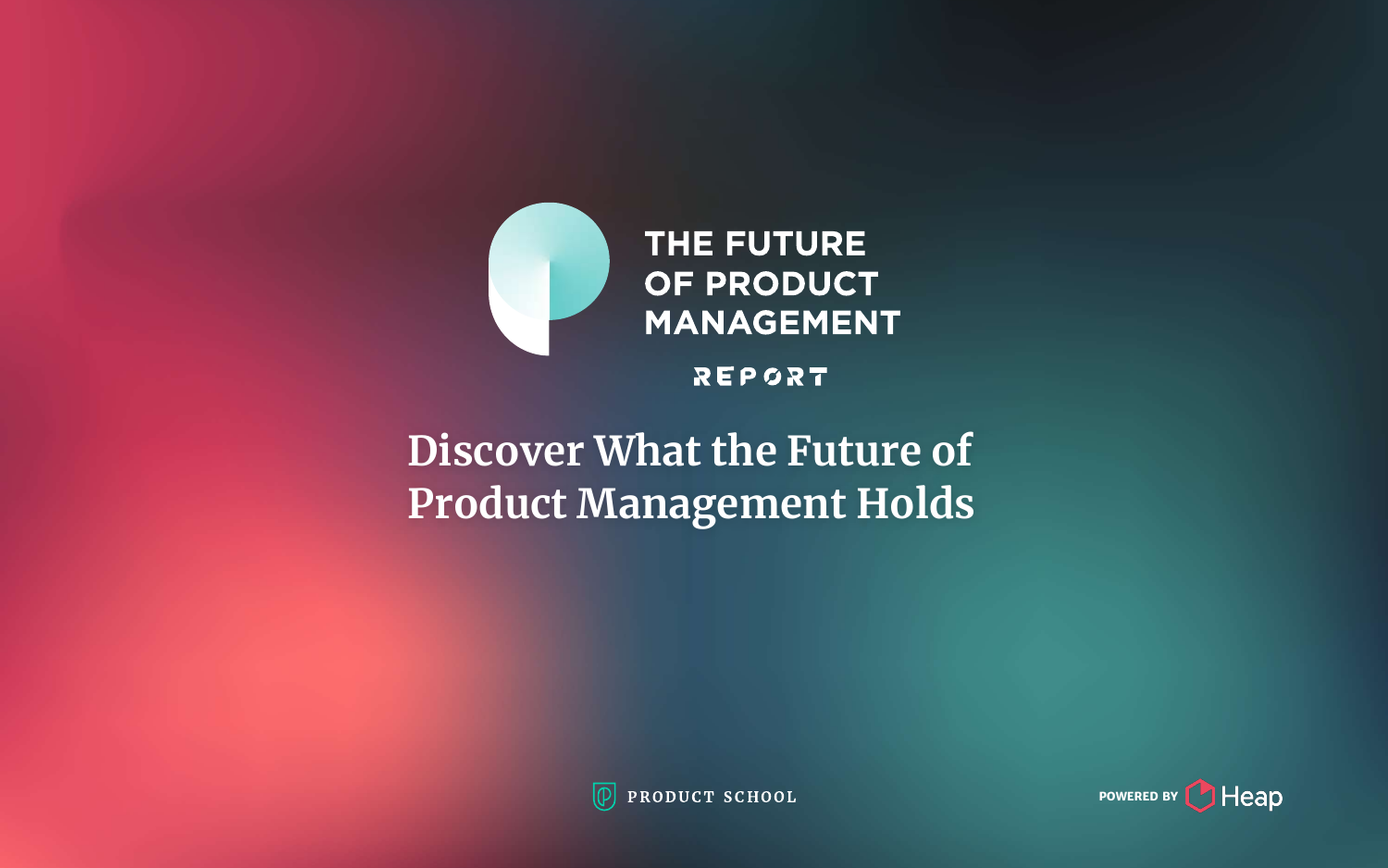**People are always asking themselves 'I wonder what the future holds.' At the start of 2020, there's no better time to ask this question about the Product world, and what role Product Management will have within it.**

**Each year science fiction becomes reality as we innovate our way towards a better world. At Product School, we know that our community is shaping the future of Product Management with us. We wanted to know more about what the future looks like, which led us to this report.**

**We ran a survey with our global and diverse Product community of over 500,000, to ask the big questions about our industry and its future. I hope you find the answers we found insightful and that they help you prepare for the upcoming years.**

**We are shaping the future of Product Management together, thank you for joining us on this ride.**



A note from Carlos González de Villaumbrosia, Product School CEO

**Carlos González de Villaumbrosia CEO at Product School**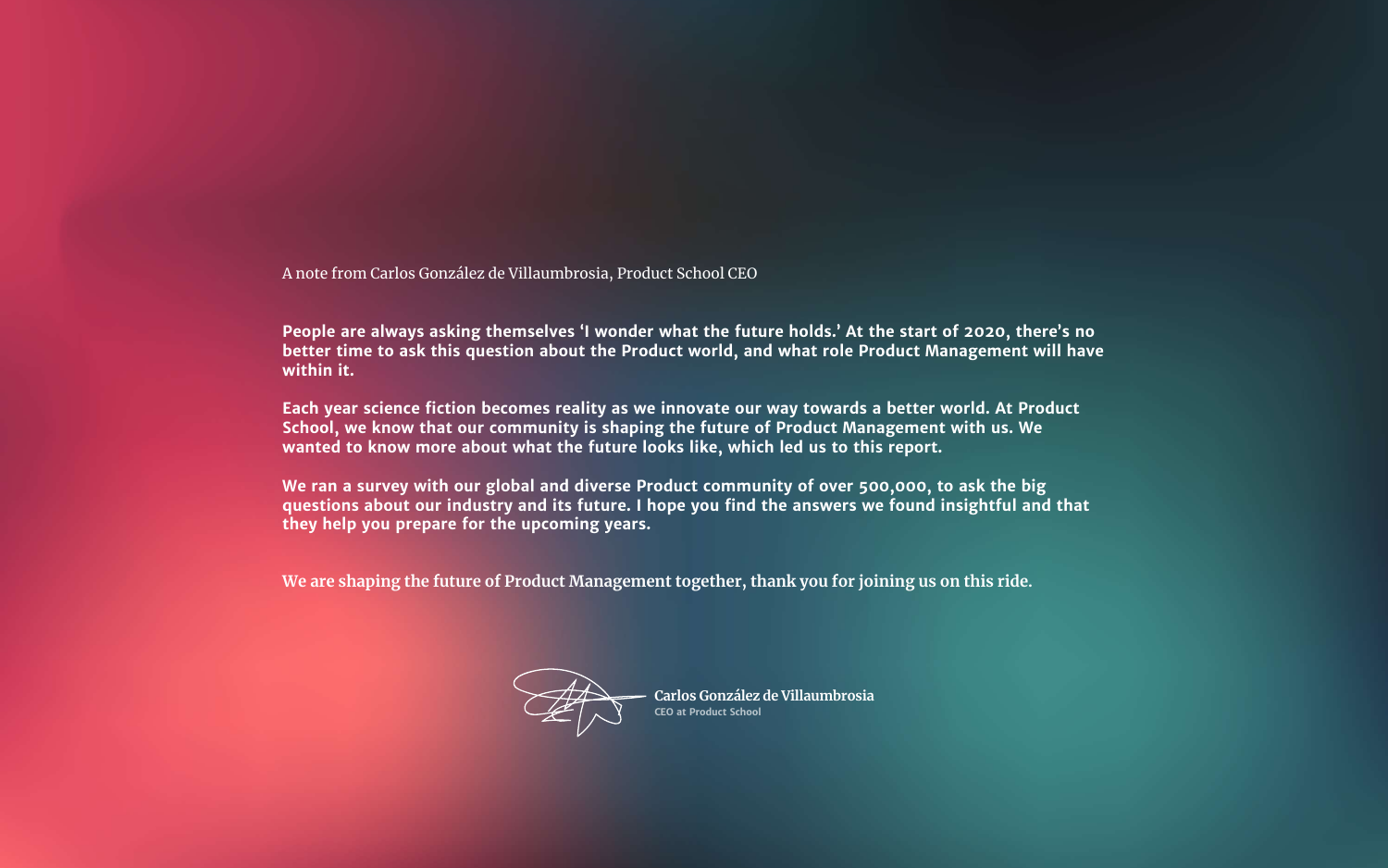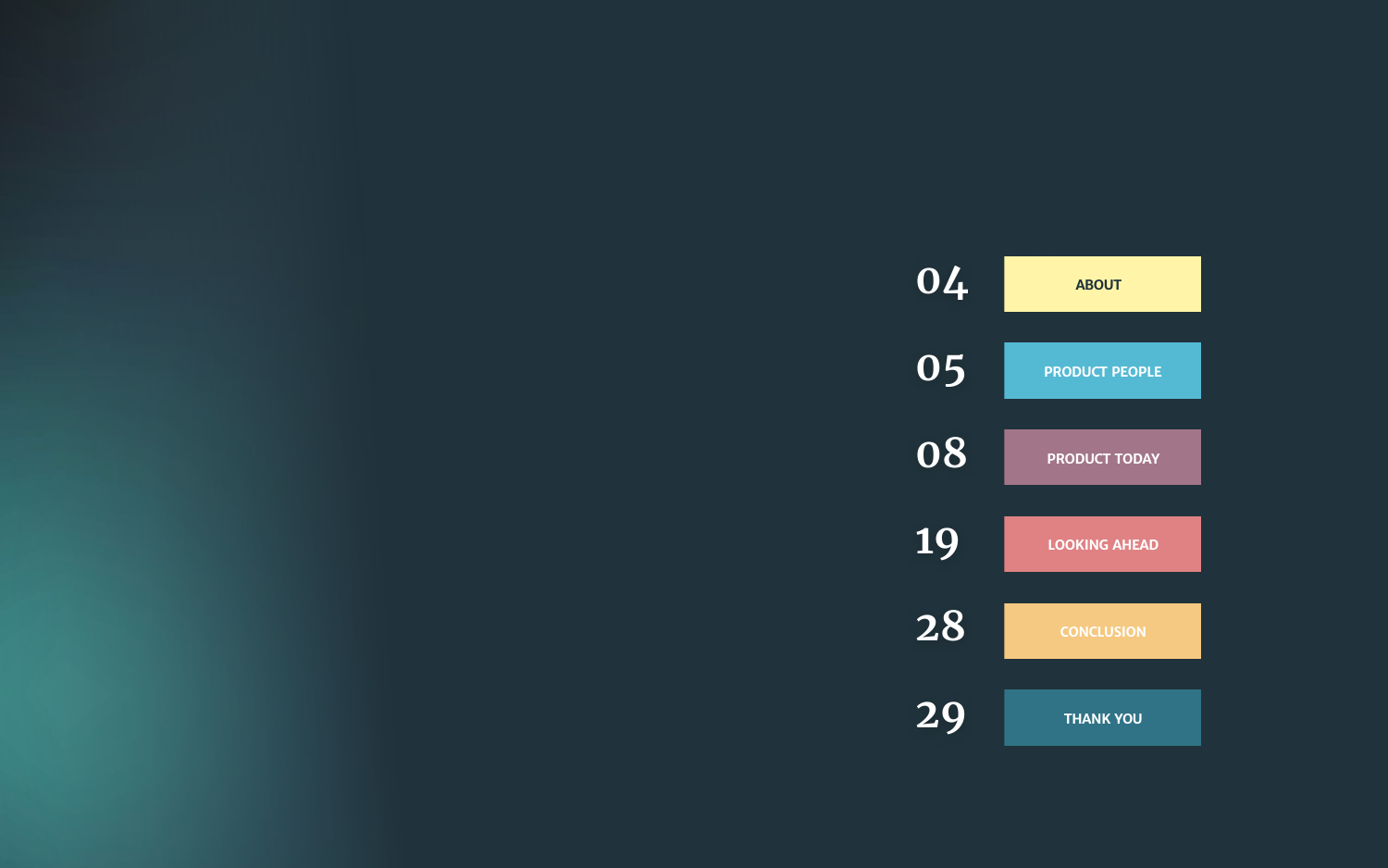**SPECIAL THANKS TO HEAP FOR HELPING US TO BUILD THIS REPORT**



**Our global Product community is as vast as it is diverse, and that is well represented in this report. Respondents are Product Managers from 263 cities in 85 countries helped us to examine the future of Product Management, including everyone from aspiring PMs looking for their first role to industry leaders at Fortune 500 companies.**

**The purpose of this report is to prepare for the future that we have been shaping together. The key to success in the future will be for Product Managers to stay hungry for knowledge, educate themselves wherever possible, and stay ahead of the curve.**

# **The Largest Product Management Report The Largest Product Management Report**

The Future of Product Management Report comes in 3 parts; Product People, Product Today, and Looking Ahead.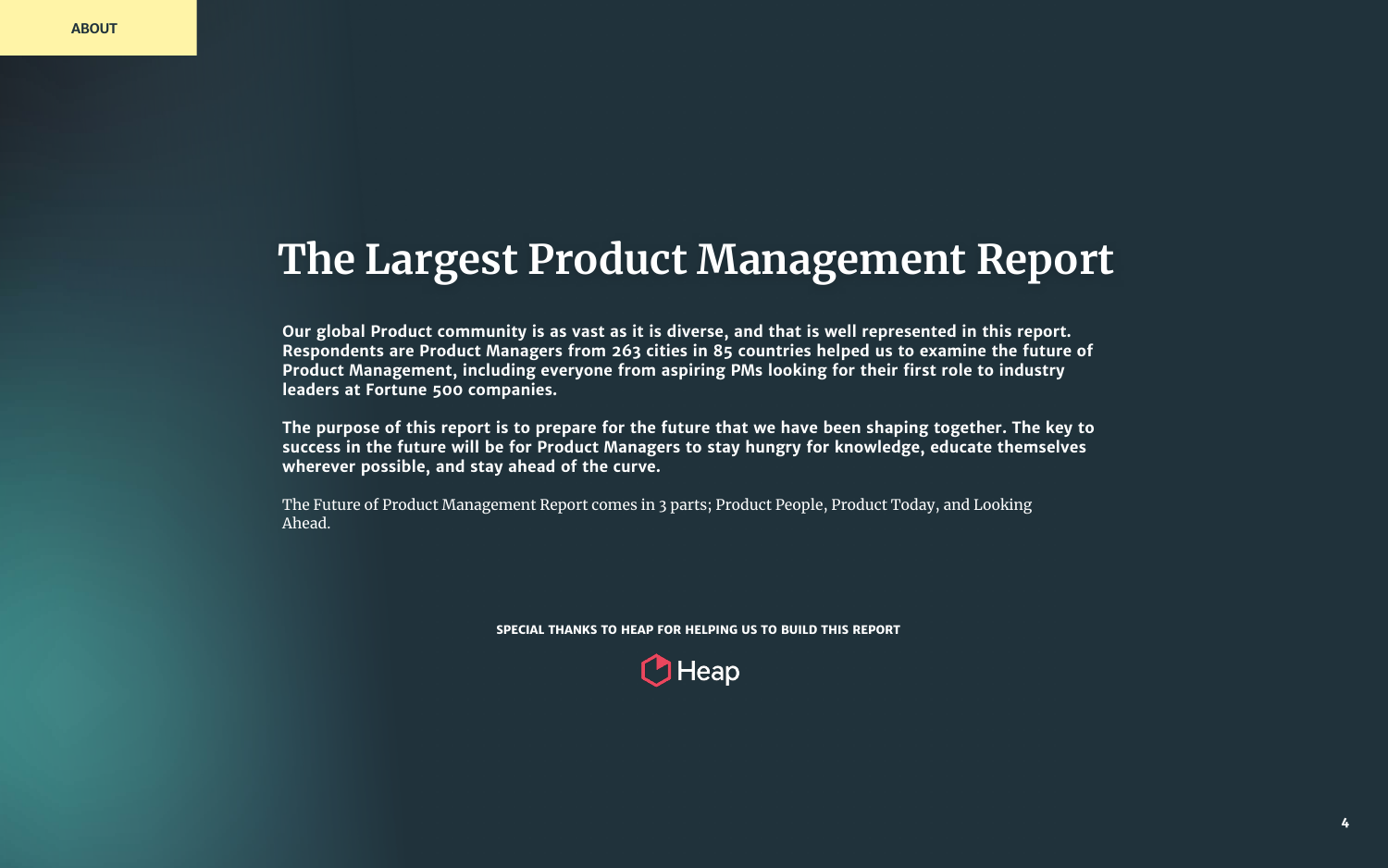With 32.1% of respondents female and 66.1% male, the industry is not exempt from a gender gap. According to the World Economic Forum female employment in tech ranges from 15-37%, depending on the sector.

From the WEF's Gender Gap Report, society in 2020 is 257 years away from closing the gender gap in the workplace, compared to 202 years away in 2019.

Some of the suggestions made by the report include securing equal maternity and paternity leave, placing emphasis on income equality rather than wage equality, and not labelling the gap as a 'women's issue.'

Businesses and economies are stronger when equality grows. Being aware of inequality and making it everyone's responsibility is one of the first steps towards tackling it.

# **The Who and the Where**



### **To which gender identity do you most identity? To which gender identity do you most identity?**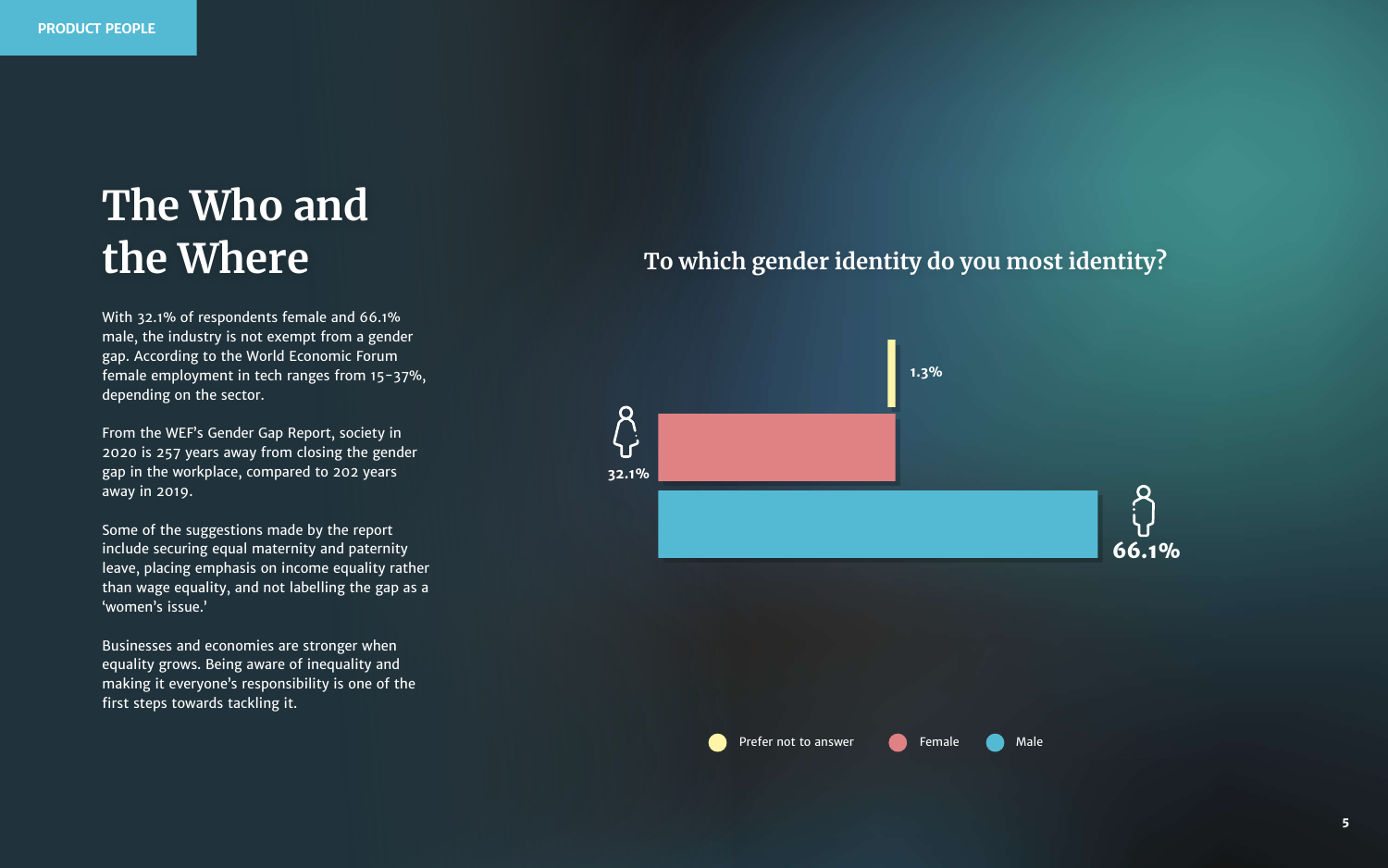Our global Product community is as vast as it is diverse, and that is well represented in this report. Respondents are Product Managers from 263 cities in 85 countries helped us to examine the future of Product Management, including everyone from aspiring PMs looking for their first role to industry leaders at Fortune 500 companies.

# **Where Do Product Managers Come From?**

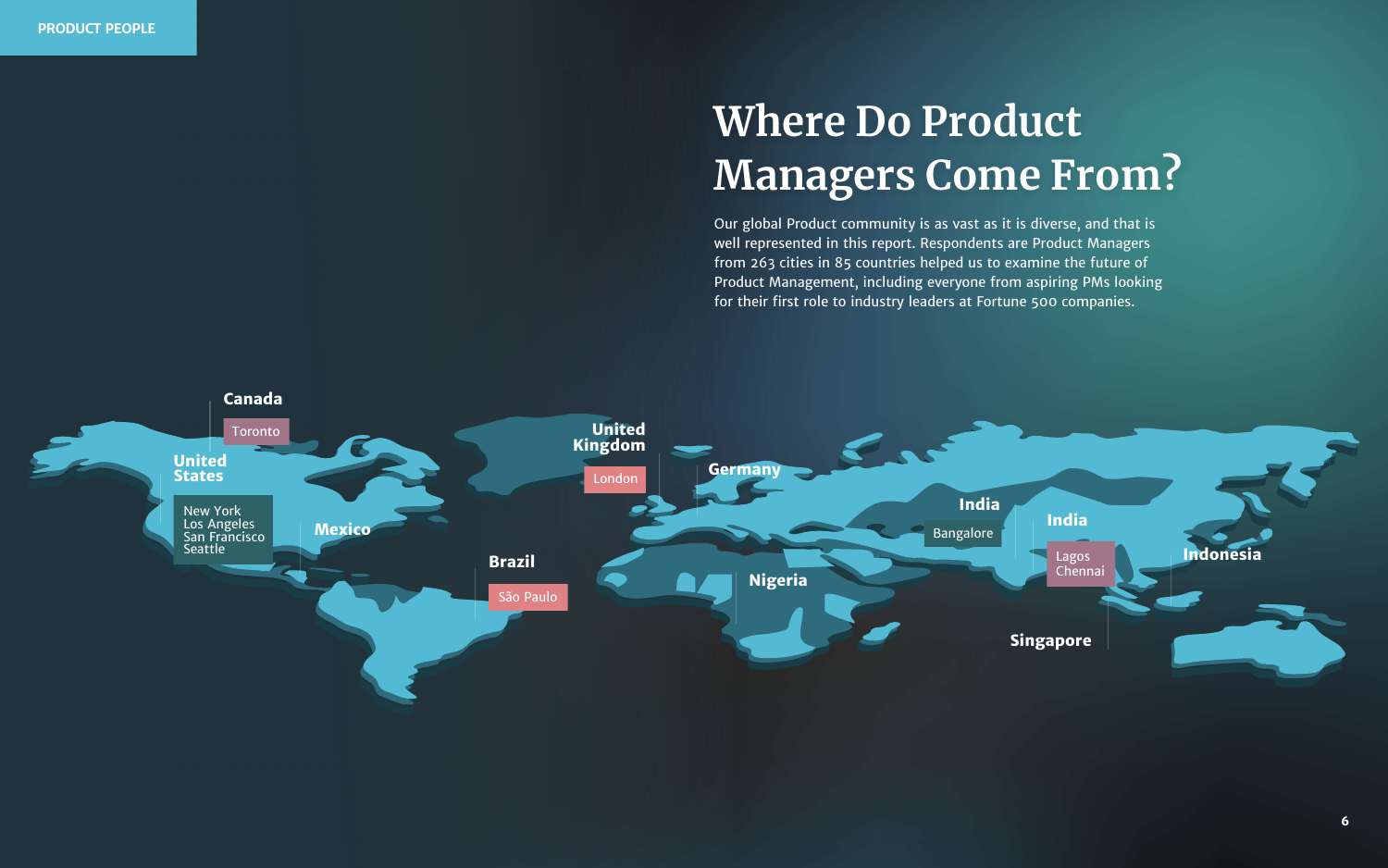An analysis of 40,713 salaries reveals that the average salary for Product Managers worldwide is \$110,916 USD. While salaries should always be weighed up against the cost of living in a particular area, Product Management is generally considered to be a well-paid career path. Especially when compared with other attractive careers.



**714 k₹** Low

**1,625 k₹** Medium

Average Base Pay



#### **Product Manager Salaries in India**





**\$10,394 BONUS**

**\$37,500 COMMISSION**



**\$4,913 PROFIT SHARING**



#### **Average Global Product Manager Salary**

## **Money Talk Money Talk**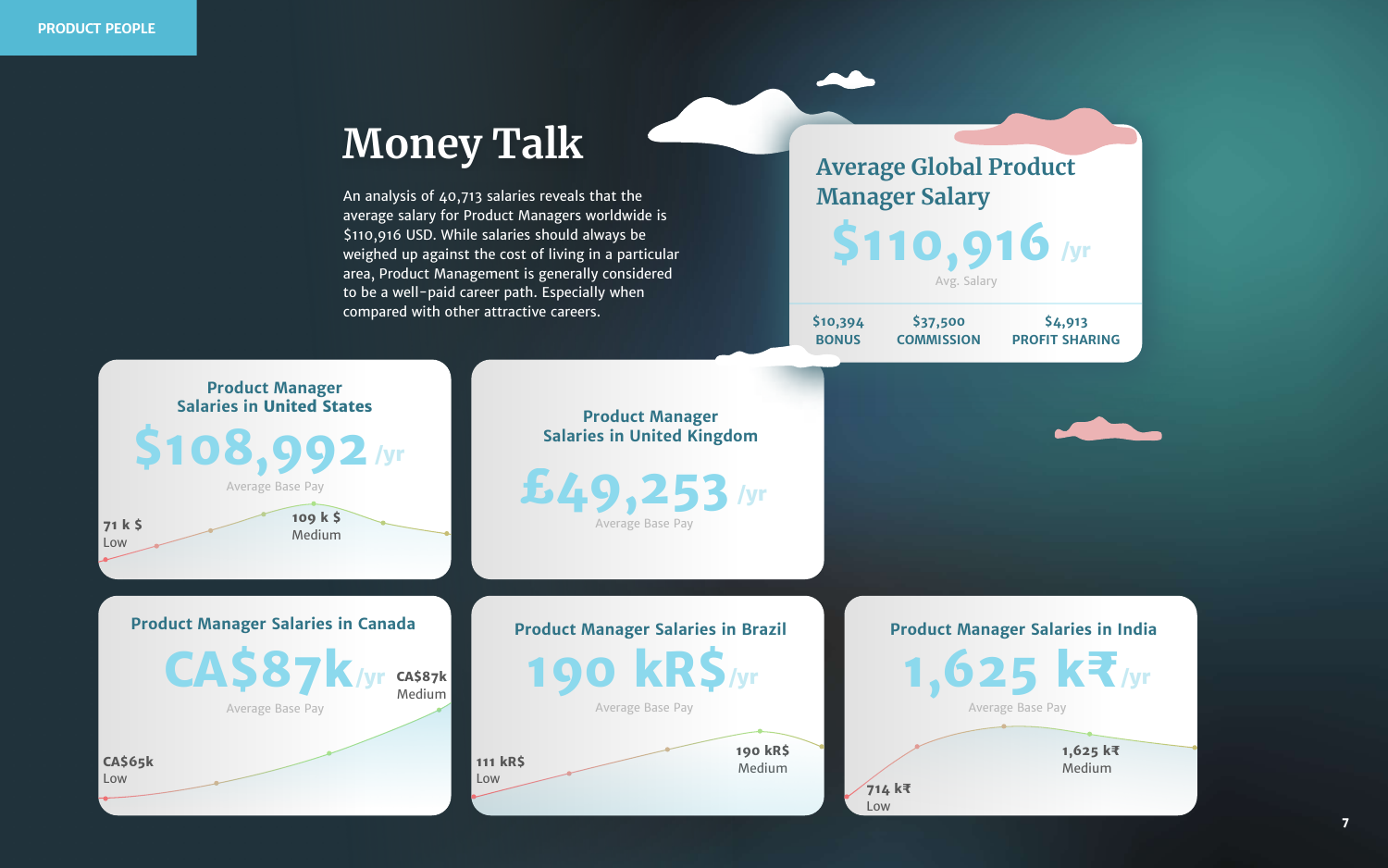**Despite all the noise from the last decade, only 30%** of Product Managers have coding expertise This answers the question "do I need to have a technical background to be a PM?" with a resounding no. A predominant amount of PMs are experienced in Data (49.3%) and Marketing (43.3%) which shows that PMs really are a skilled bunch.

We found that the majority of PMs have more than one skill, with 30.41% having 3 or more. The scope of the job is broad, and to be truly great it's vital to adapt and be open to learning new things.

To stay competitive in 2020, PMs must educate themselves in these areas and more. "Technology and organisational change have reduced the lifespan of certain job skills, requiring the workforce to constantly learn and retrain."\*\*

**What is your subject of expertise? Pick all that apply**



UI/UX Design

Data

# **Jack of All Trades Jack of All Trades**

Product Managers are often described as being 'Jack of All Trades, Masters of None.' PMs have to have a broad understanding of many subjects. UX/UI design came out on top. One of the trends we expect to see in the future is PMs taking more interest in the design aspect of their product, and fostering closer relationships with the Design team. According to Abigail Hart Gray, Director of UX at Google, when businesses involve Design from the start, they enjoy greater successes.\* **What is your subject of the interval**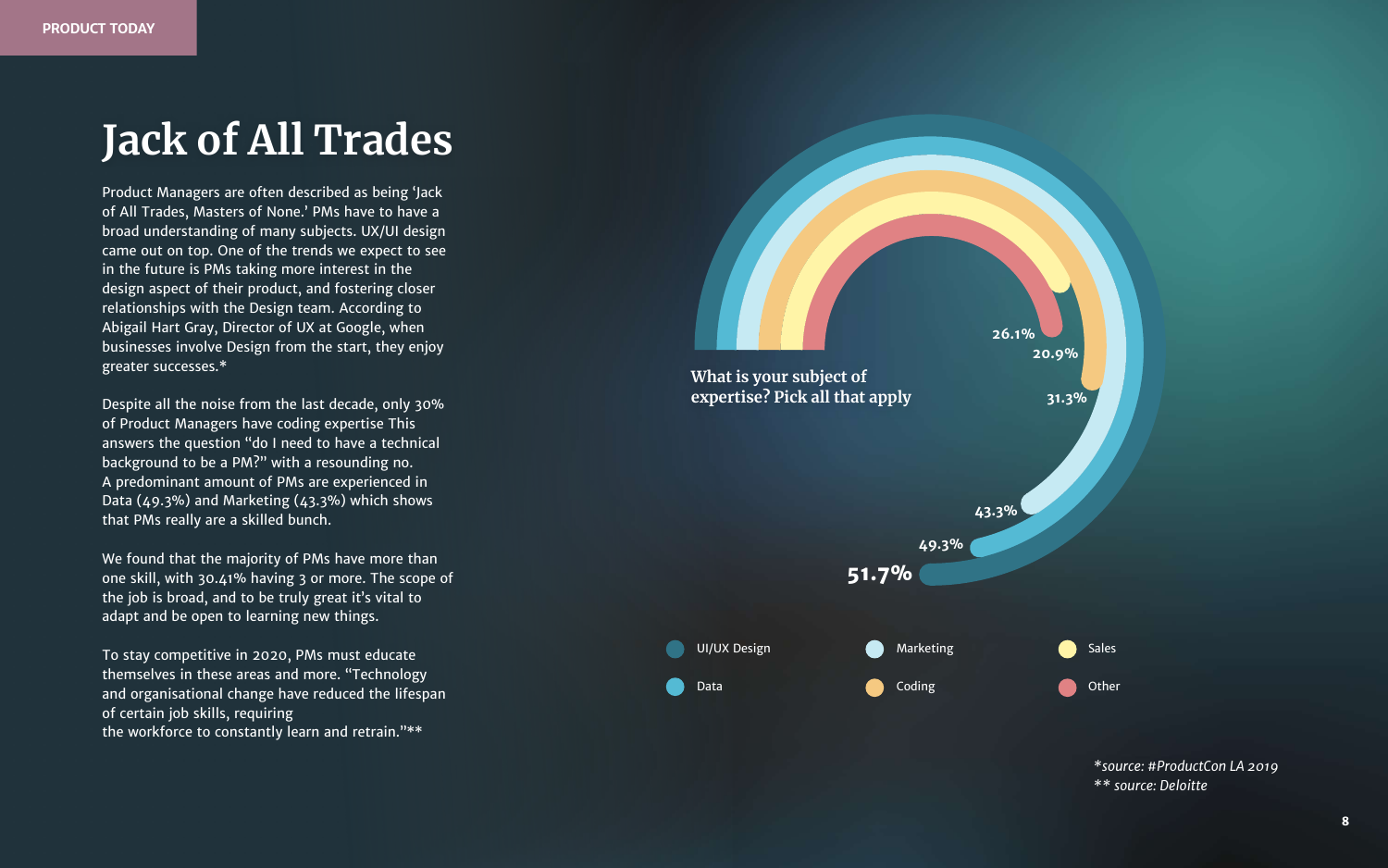7 out of 10 Product Managers are satisfied with their careers, regardless of whether they've been in Product for 1 year or 10. Product Management is ranked as #4 on the list of best jobs for 2020\*, based on earning potential, overall job satisfaction rating, and number of job openings. Considering the huge variety of jobs (not just in tech, but across all industries) it's fair to say that anyone going into PM has the potential for a very bright future! Having a job in the top 1% of all careers gives PMs a fantastic head start.

So how can businesses improve satisfaction for PMs in 2020 and beyond? It could start with employees being given the tools they need to upskill and grow.



**Identify 1 being the least and 10 being the most**







*\* source: Deloitte*

# **One of the Best Jobs**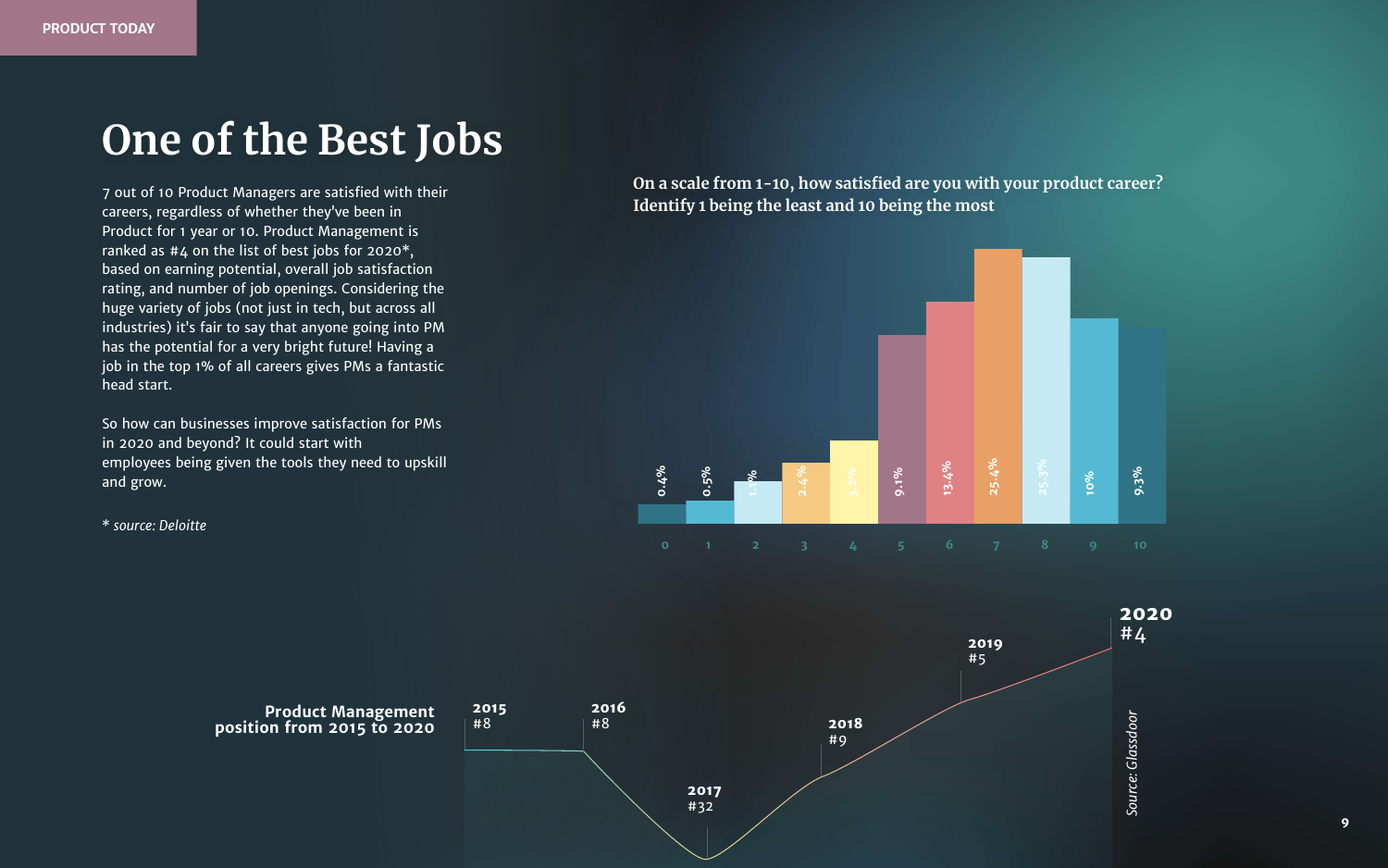One of the major stereotypes surrounding Product Managers is that they all work for cool Silicon Valley startups with Google-level perks like free massages and gym memberships. We wanted to know how true that was.

The most common perk was Flexibility programs around location or hours, with 67.5%. Many companies started to offer remote positions thanks to collaborative tech, and hectic modern life means that more people think of flexibility as a basic requirement.

Almost half of PMs reported having wellness initiatives, which correlate with increasing awareness surrounding the health deficits of an office job. $*$ 

Flexibility programs around location or hours \* source: Business Insider **Education stipend \*** source: Business Insider **the Second Act of the Second 1999** Flexibility programs around **the Paid parental leave Education stipend** 

35.7% of PMs reported having an education stipend. In reality, this number may be much higher! Many companies have discretionary funds allocated for employee training. Most of the PMs who reported having educational funding at their company had 1-4 years in a PM role, making training more available to those with less PM experience.

**What company perks do you have?**

**68.4% 67.5%**

Paid time off







Paid parental leave



Retirement plans

# **Perks of Product Management**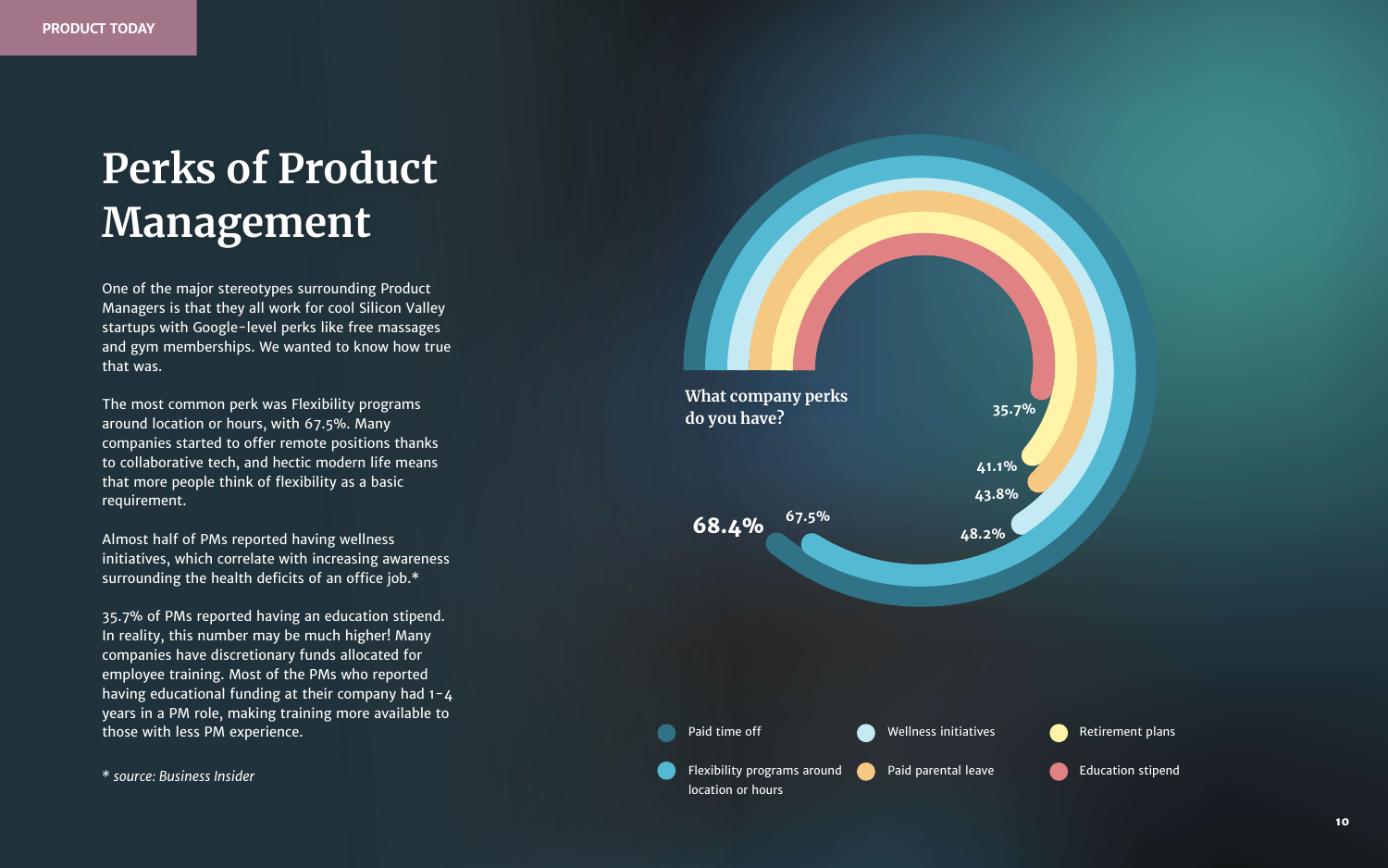There's one word to explain why PMs in particular may prefer office life: meetings.

While professionals across all levels and industries attend meetings, a PM's day is often dominated by meetings which are much easier to hold in person. Product Managers also have to manage stakeholders, which is always best done via face-to-face interactions. The same goes for user interviews, which are sometimes run in-person in order to understand the customer better.

# **Is the Future** Where do you prefer to work? **Remote?**

...perhaps not for Product Management. 70% of Product Managers reported preferring to work in the office, despite the growing trend in companies offering remote positions.

Being a Product Manager is also a people-oriented role. A PM has to make connections with their teams in order to lead them, which is difficult to do from their own home. While in business the trend seems to be in favor of remote work, Product Management goes against the status quo, and seems to be more suited to face-to-face contact.



At the office

Remotely **29.8%**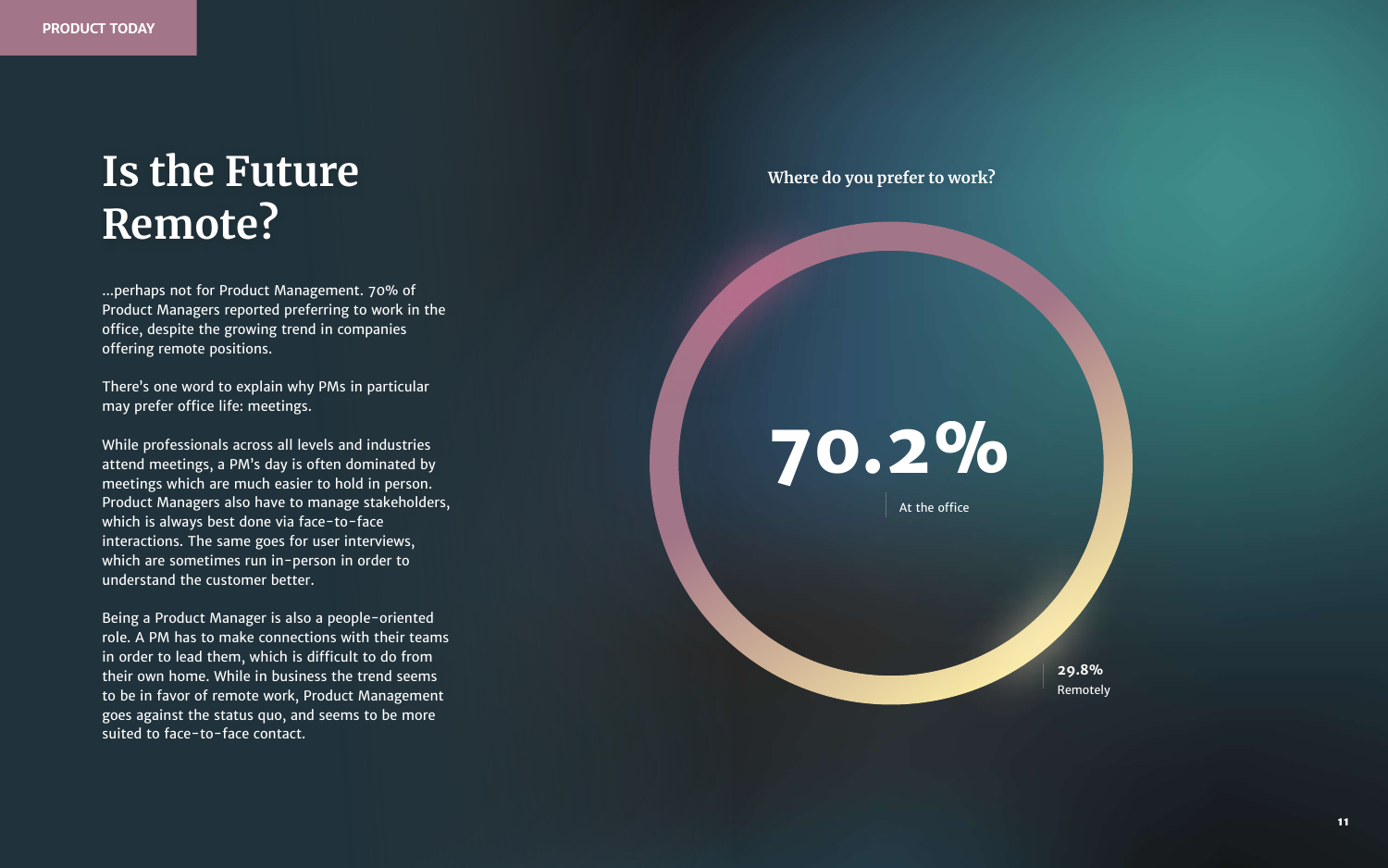There's a big difference between working for a small startup and a huge corporation. 55% of PMs prefer to work at SMEs, which can provide more flexibility and a willingness to try new things.

The 45% that prefer to work at bigger companies may appreciate having more resources at their inay appreciate naving more resources at their<br>disposal and better compensation, while potentially having to handle more bureaucracy and siloed **having** to handle more bureaucracy and siloed thinking.

> The fairly even split between the two shows that neither type of company is perfect, and that it all comes down to personal preference.

# **Big Name or Young Upstart?**





**32.3%**



51-200 employees **1-50 employees** 

1,001+ employees 201-1,000 employees

**What size company do you prefer to work for?**

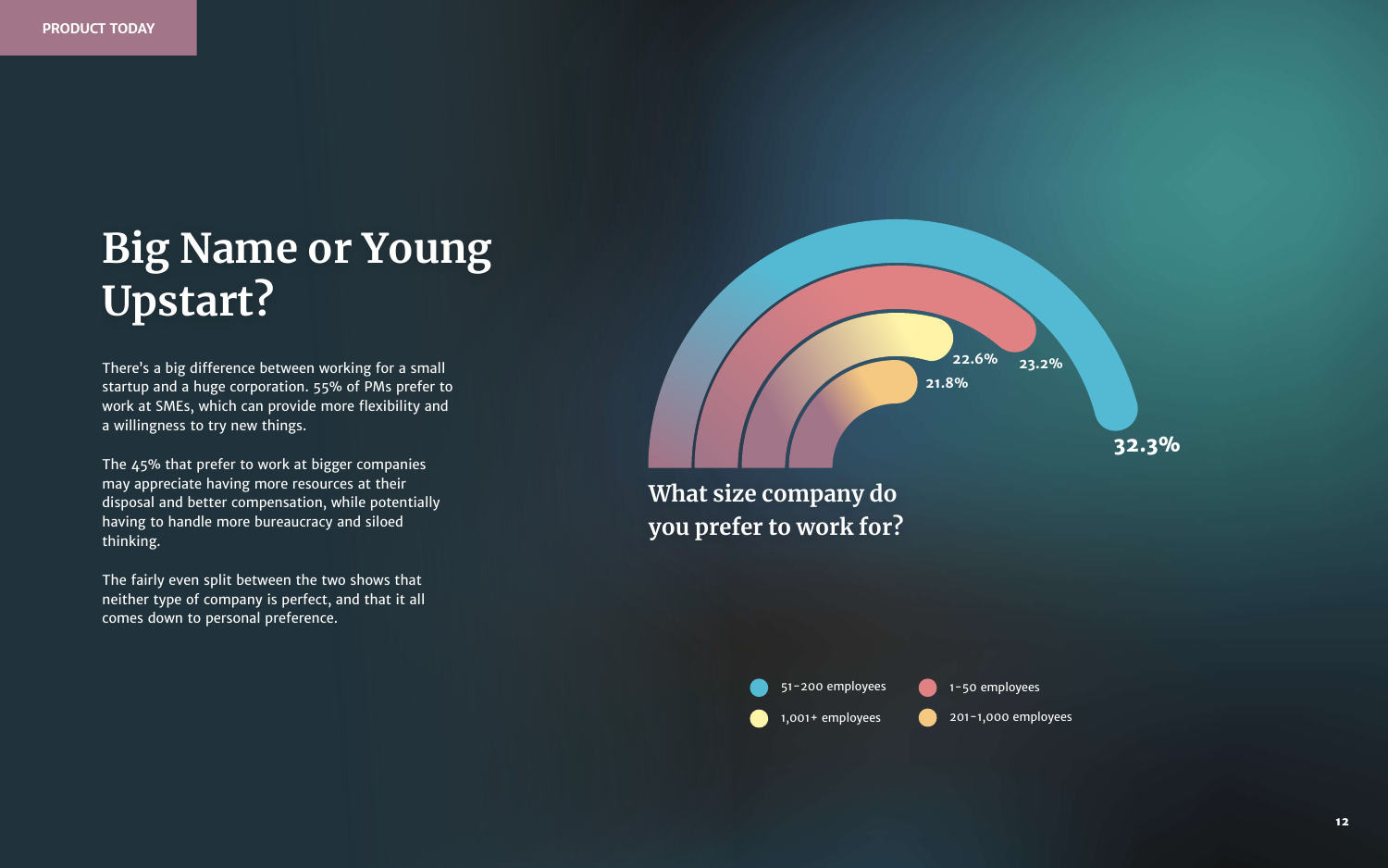While Product Management can be a very lucrative career (Product Management is one of the best paid fields in the UK\* and in the US\*\*), PMs evidently value growth opportunities over compensation such as salary and retirement plans. Many PMs are ambitious, and want to achieve as much as possible, both for their products and within their careers.

Company culture and Impact also ranked very highly, which should come as no surprise. Product Managers primarily exist to solve problems, and naturally, their drive is to solve the pain points of their customers. Therefore, it makes sense that the impact of their work and what the company stands for should be so important to them.

*source: \*CNBC and \*\*Business Insider*

# **Product Managers Are Hungry**

**10.8%**

**1.9% "What are the 3 things PMs "What are the 3 things PMs**

**value the most at work?" value the most at work?"**





Growth opportunities Company culture

Impact of your work

Salary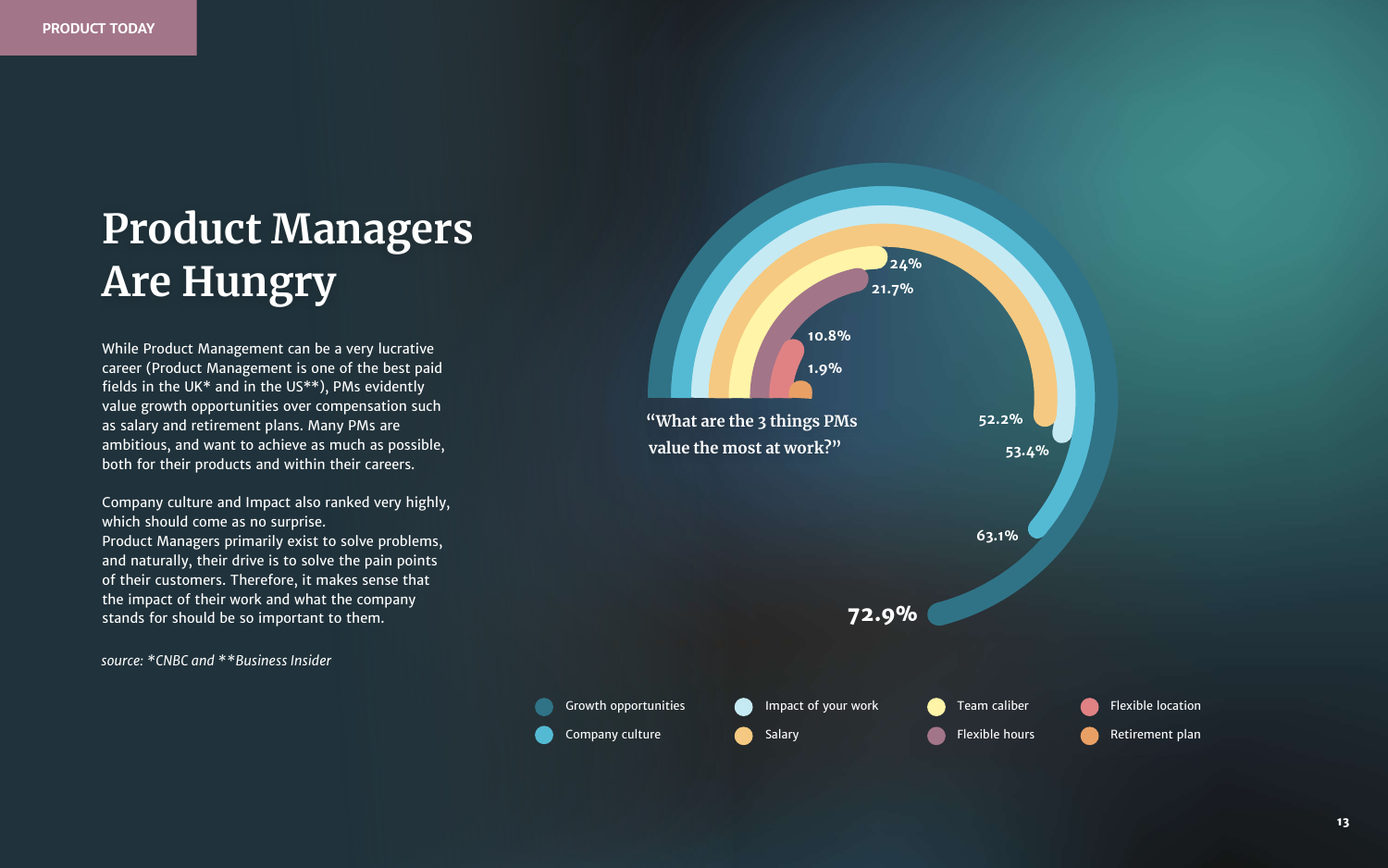Often seen as sitting on complete opposite ends of the spectrum, PMs seem to value hard skills (AI and Data) and soft skills (leadership, communication, etc) in equal measure. In the future, PMs will need to find the balance in the skill set, and be sure to have a healthy mix of tech ability and human-centric skills. PMs need to know what their data scientist is trying to tell them, whilst also being able to empathize with them.

AI comes out on top as the most important skill, which LinkedIn also found in their report 'The Most In-Demand Hard and Soft Skills of 2020.'\* The conversations surrounding AI have only picked up more and more traction, as it's a technology which can be found in products across all industries. Soon we could see it become a highly-sought after requirement of Product Management.

### **Skills for 2020 and Beyond that you need to learn for the next decade?**

*\* source: LinkedIn*

- 1. Artificial Intelligence
- 2. Data
- 3. UX Design



**Top 3 Hard Skills**

- 1. Leadership
- 2. Communication
- 3. Creativity





#### **What do you think is the most important skill that you need to learn for the next decade?**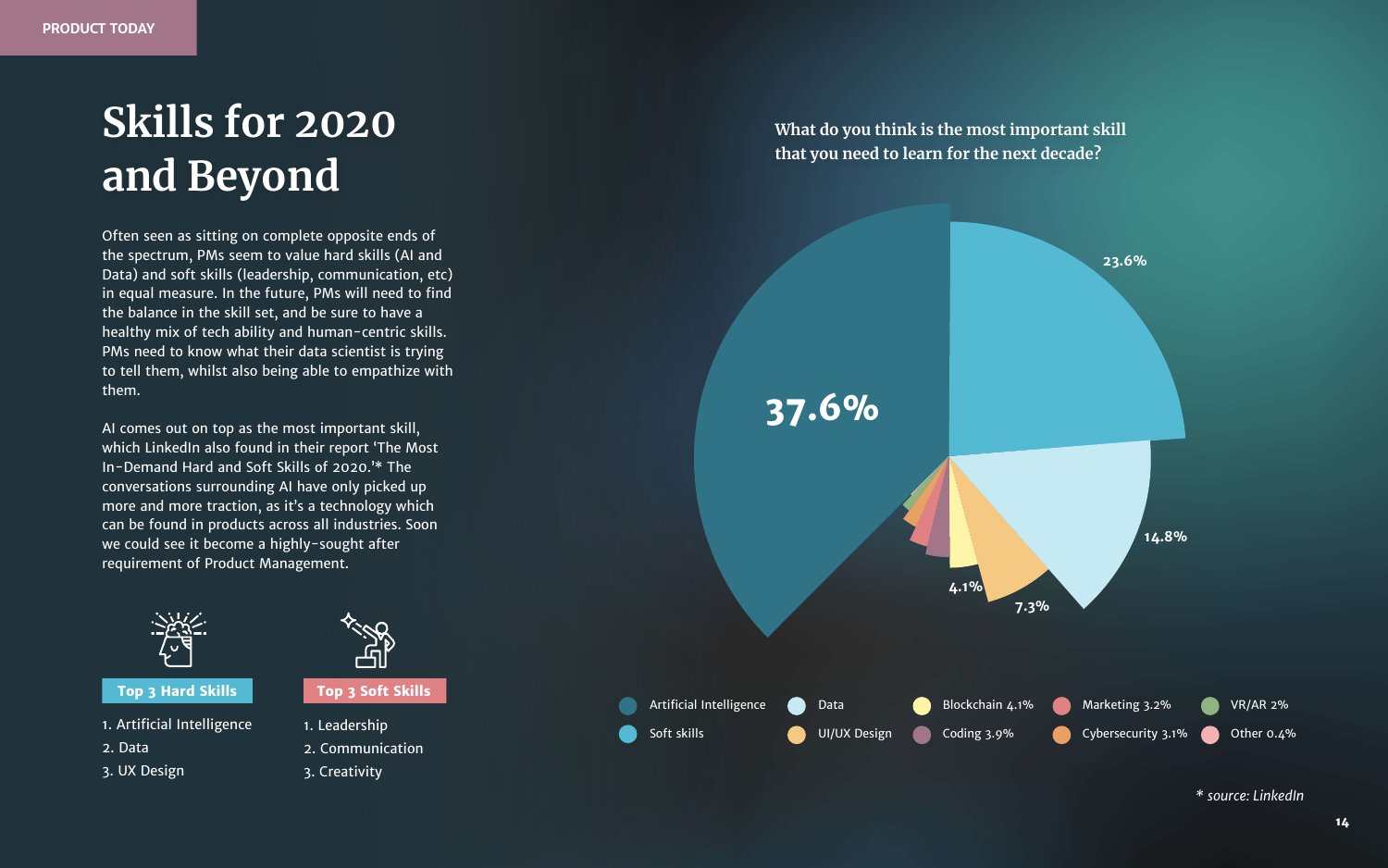Apparently so! With 63% wanting a leadership role within the next 5 years, and 25.7% wanting to start their own business, an incredible majority want more ownership of their projects.

67% of PMs surveyed are happy with their career trajectory (wanting to either stay in their current role or be promoted at their current company) which is higher than the US national average of 51%. A clear win for Product Management.

One way Product Managers can take more ownership is to have a more hands-on approach. Rather than leaving tasks to the engineers or designers, find ways to collaborate with them.

Businesses can give their Product Managers more ownership by taking a hands-off approach, allowing for their Product Managers to make more autonomous decisions.

# **Are Product Managers Destined to Be Leaders?**

leadership role

Start my own business



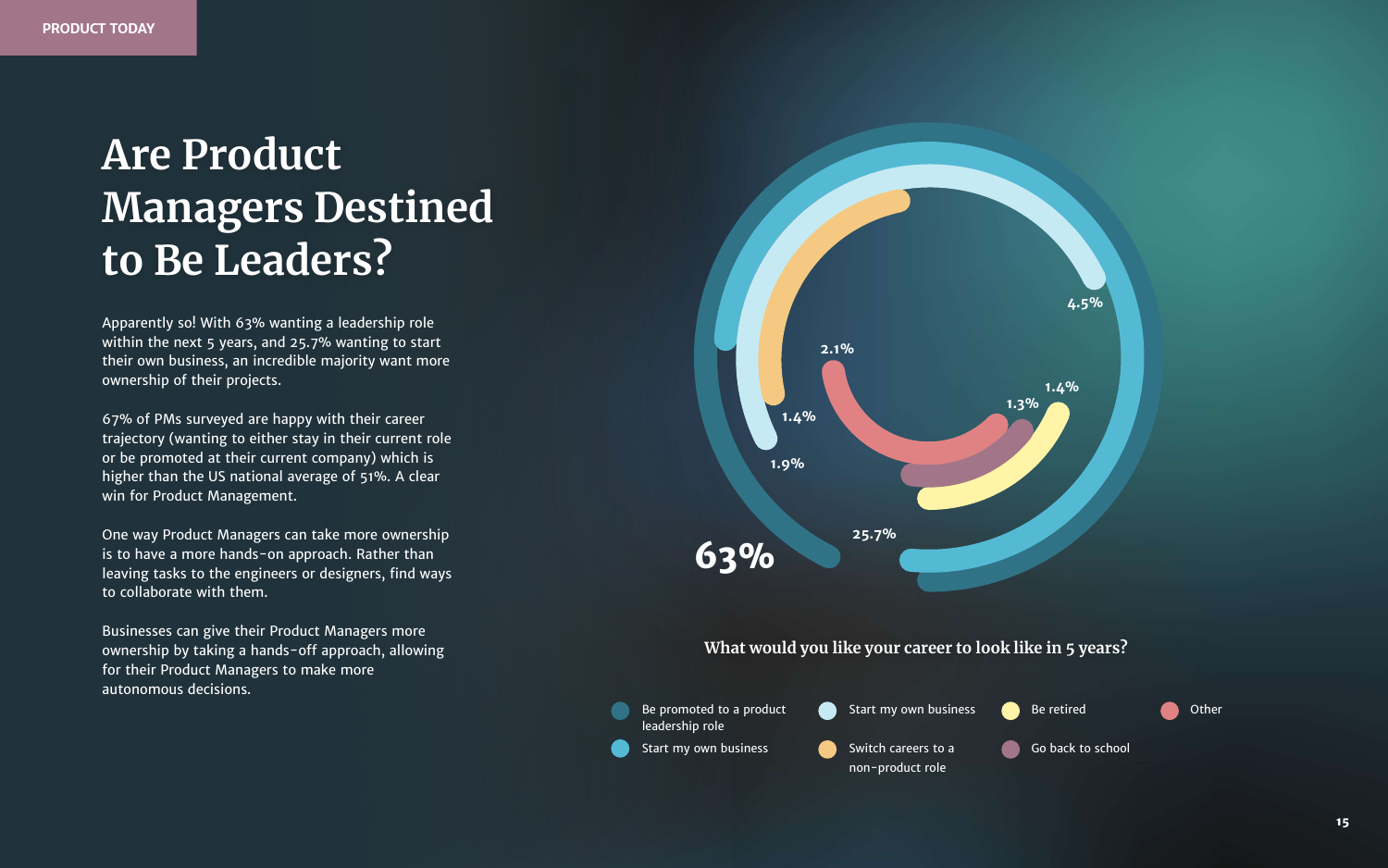38.3% of PMs source their talent through job portals such as LinkedIn and AngelList, which are very popular with job-seekers and known for being userfriendly. Having been around for 26 years by now, online job boards are a go-to for many people searching for their next step.

Another way PMs hire is through their personal network, which makes networking a very valuable activity for job hunters. You never know which doors could open for you.

Product Management is global, and there will certainly be events near you. In the U.S. and Europe, you also have #ProductCon, the quarterly Product conference.

# **How Product Managers Get Hired**

Job boards

Personal network

Inside the organization





External recruiters

College and University

#### **Where do you source your product talent? Where do you source your product talent?**

**38.3%**

| 2.3%                          |
|-------------------------------|
| <b>7.6%</b>                   |
| 8.1%                          |
| 16.3%                         |
| $27.\overline{3}\%$           |
| $\overline{\bf 38.3}^{\rm o}$ |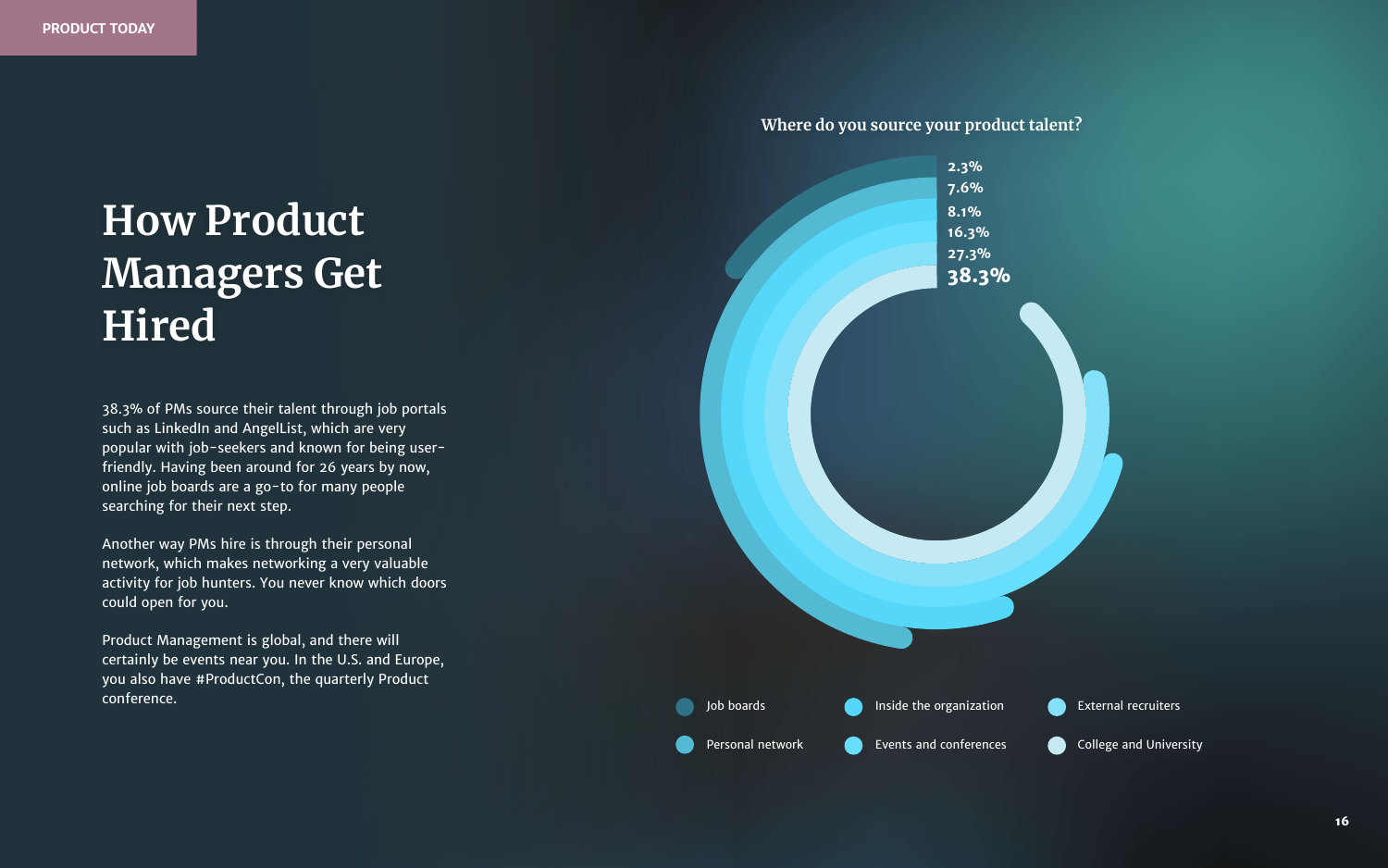We're sorry B2B Product Managers - B2C wins as the most popular type of product to build! The results were a landslide victory for B2C with 63% of PMs surveyed preferring to find solutions for people rather than businesses.





# **B2C wins! B2C wins!**

**What type of products do you prefer to build? What type of products do you prefer to build?**



**B2C**

**B2B 37%**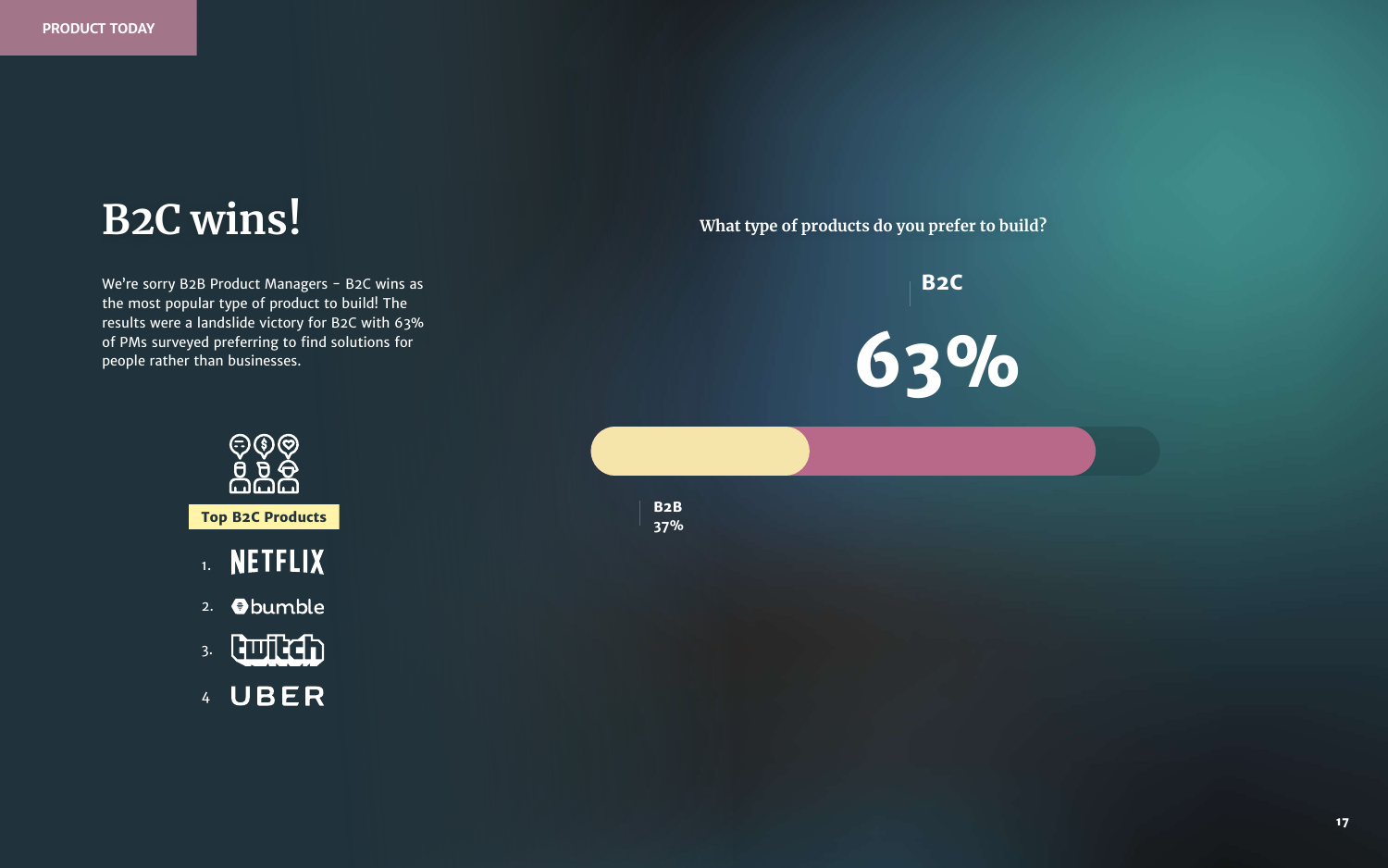Demand for PMs has been steadily rising over the past few years. We found that 56.4% of PMs surveyed are hiring 1-5 PMs in 2020, with 17.1% hiring from 6 to even more than 10 PMs. In the US 12,173 positions were advertised on Glassdoor alone.

## **Product Managers Are in Demand**



### **56.4%**

**26.5%**

**8.7%**

**8.4%**



**How many product managers is your organization planning to hire in the next 12 months?**

![](_page_17_Figure_10.jpeg)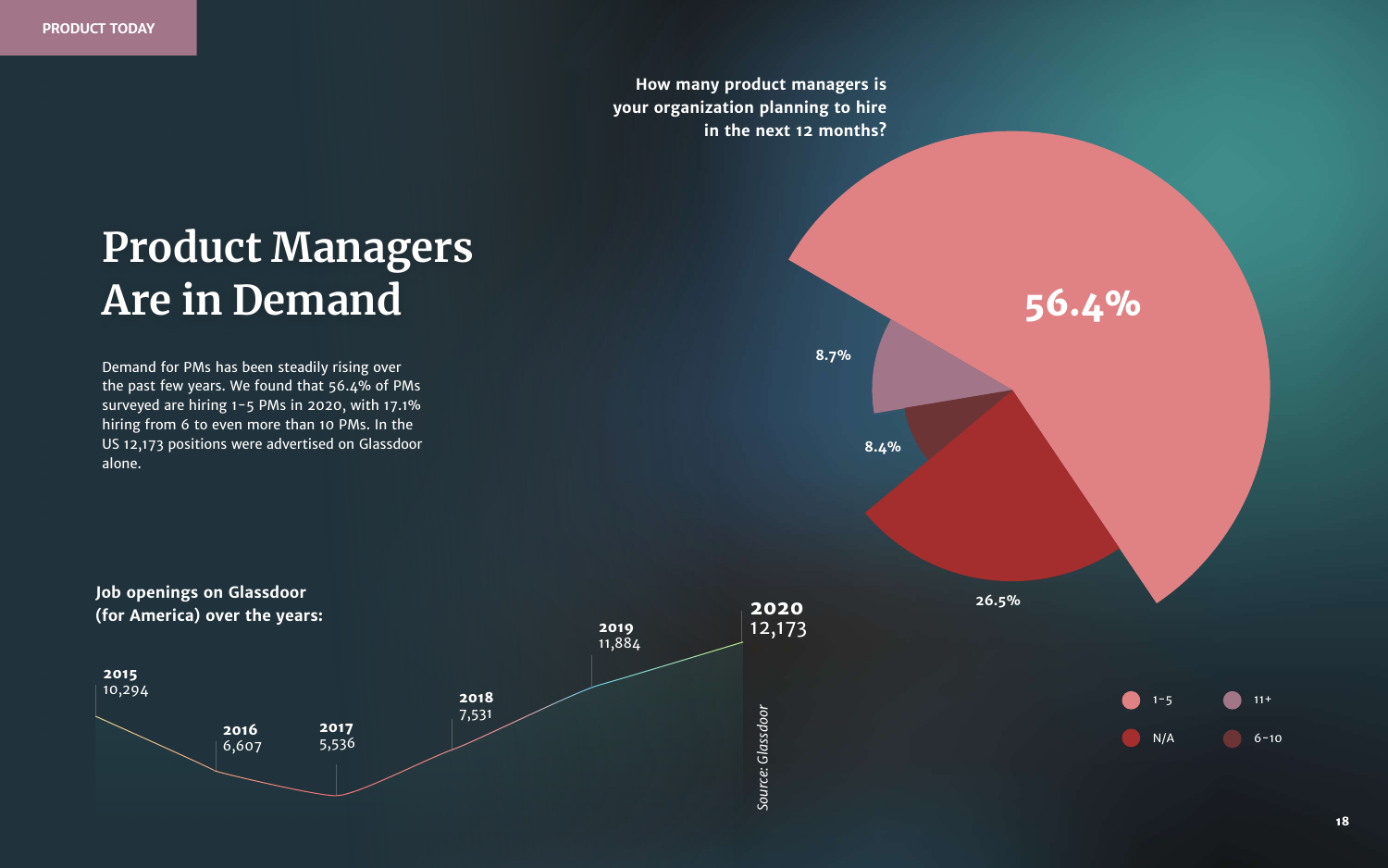85.5% of PMs believe they will still be relevant in 10 years time. The need for products certainly isn't going to disappear, so it's only logical that Product Management would still be an indemand career. Online interest in Product Management has doubled in the US in the past 5 years\*, and is quickly overtaking other traditionally attractive career paths.

Along with the rise of the PM position, we can see the rise of new tools built to improve it. Thanks to products like Atlassian Jira and Microsoft Team Foundation Server, the lives of PMs became more streamlined, tools like Heap, ProductBoard, and Asana continue to innovate and keep PMs ahead of the curve.

*\*source: LinkedIn*

# **Will Product Management Be Relevant in 10 Years?**

![](_page_18_Picture_6.jpeg)

**No 14.5%**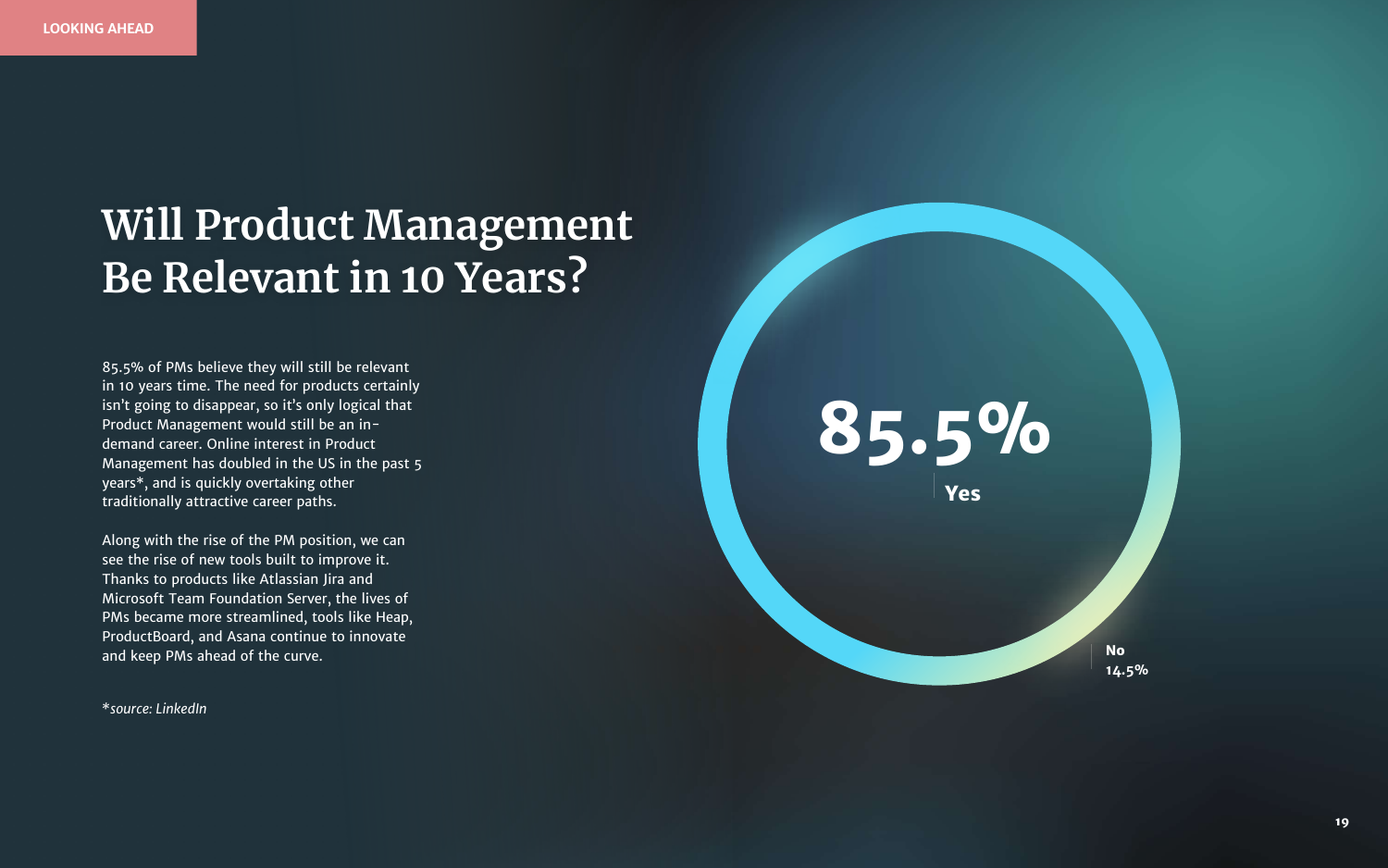An overwhelming 95.5% of PMs surveyed believe in the positive future impact of human-machine collaboration on the Product Management industry. In society at large there may be a fair amount of concern over certain aspects of technology, but for PMs, machines will continue to help drive innovation.

More human-machine collaboration presents opportunities for more products to be built, leading to more demand for PMs and a chance to work on something they are passionate about. Another positive side is that technology will continue to provide solutions and tools for PM pain points.

## **Human-Machine Collaboration**

**Do you believe the future of human-machine collaboration will have a positive impact on the product management industry?**

![](_page_19_Picture_5.jpeg)

**No 4.5%**

![](_page_19_Picture_0.jpeg)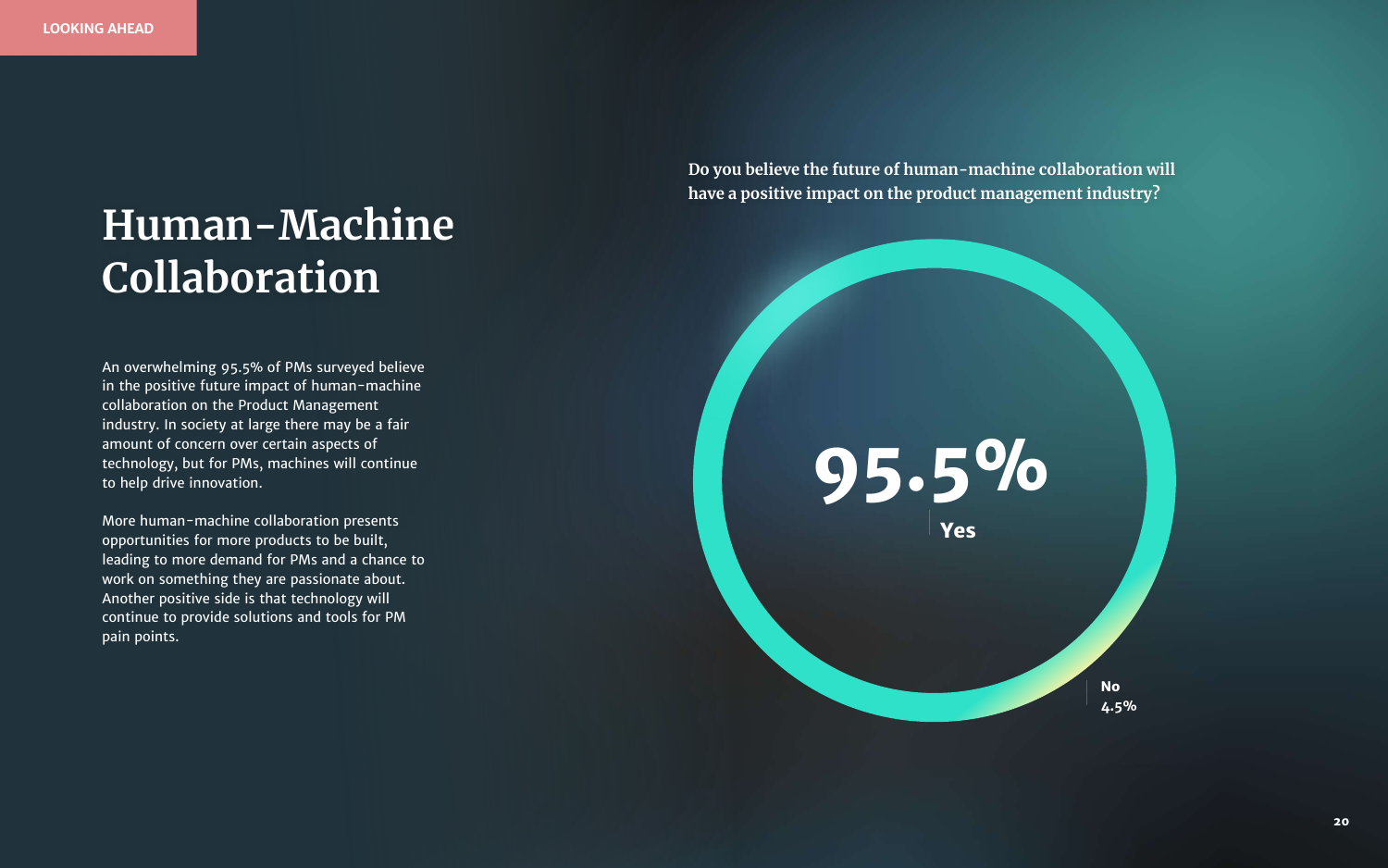We've already seen that 70% of Product Managers surveyed prefer to work from the office rather than remotely, due to several job-specific factors. But 69.4% believe that there will be a significant amount of remote work in the future, with 12.4% envisioning a remote-only future.

LinkedIn influencers would have us believe that the future of work happens remotely from a beach in Bali. Is this really the case? This could be thanks to the new generation entering the workforce. A Deloitte survey\* showed that over half of millennials said that they felt more productive working remotely, and they would prefer more flexible opportunities.

> It's clear that although most Product Managers prefer to work in the office, moving forward companies will have to take flexibility and work-life balance into account. Particularly for Product Managers, who have already expressed that these are important factors.

# **Will Remote Be All the Rage?**

![](_page_20_Figure_4.jpeg)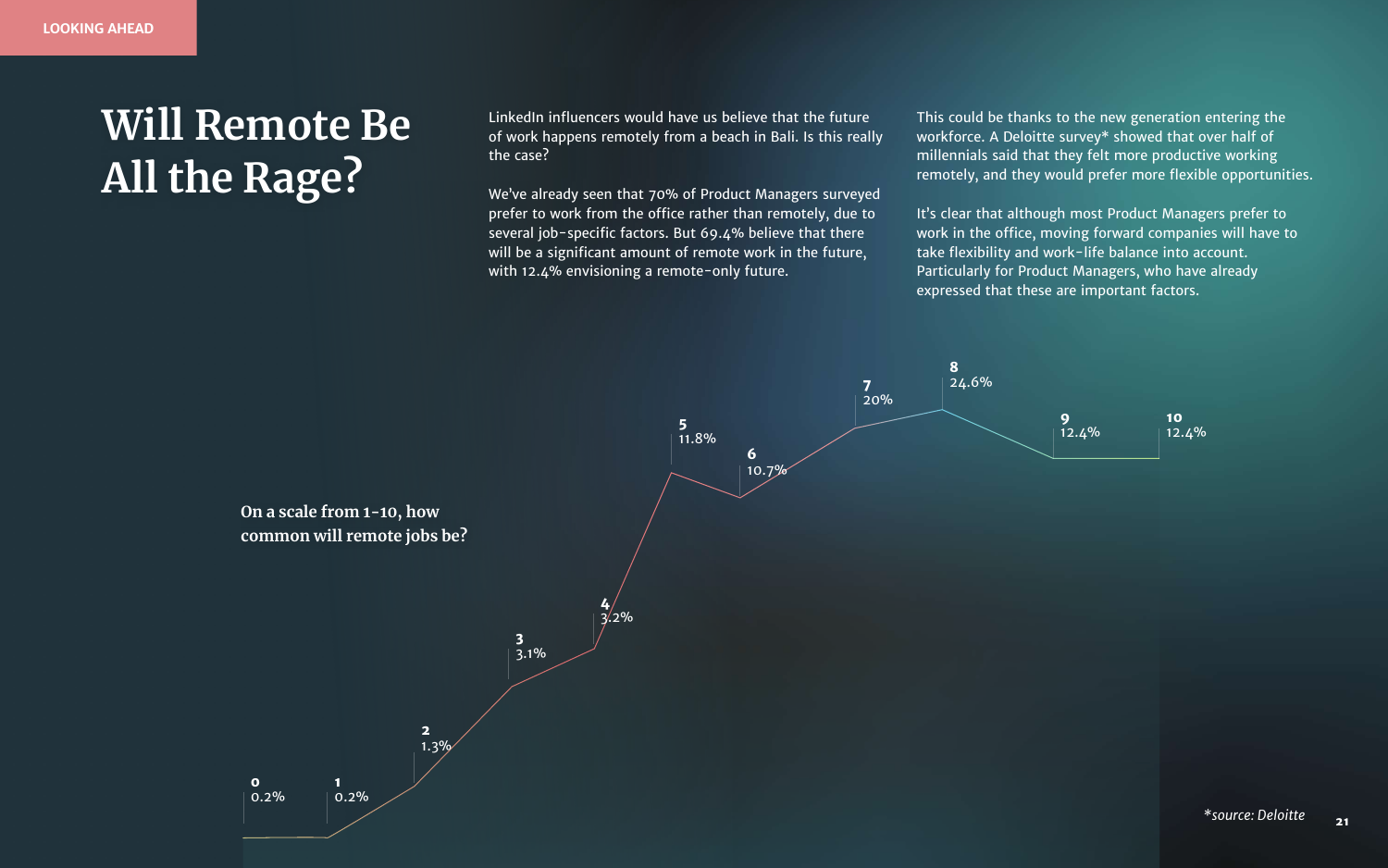With recent events fresh on everyone's mind, it comes as no surprise that 24.9% of respondents claimed it as the main global problem they'd like to contribute towards solving in the new decade. It was also one of the hottest topics at CES 2020\* earlier this year, with more innovations geared towards sustainability than ever before.

Health and Poverty were close runners up as problems Product Managers want to solve (21.7% and 20.5%, respectively) which should come as no surprise. In part thanks to wearables HealthTech took off in popularity in the last decade, and poverty has been a consistent problem worldwide for generations.

![](_page_21_Figure_8.jpeg)

![](_page_21_Picture_5.jpeg)

![](_page_21_Picture_9.jpeg)

**What global problem would you like to contribute to solving as a product professional?**

*\*source: CES*

### **Climate Change: The Ultimate Product Management Problem contribution as a property**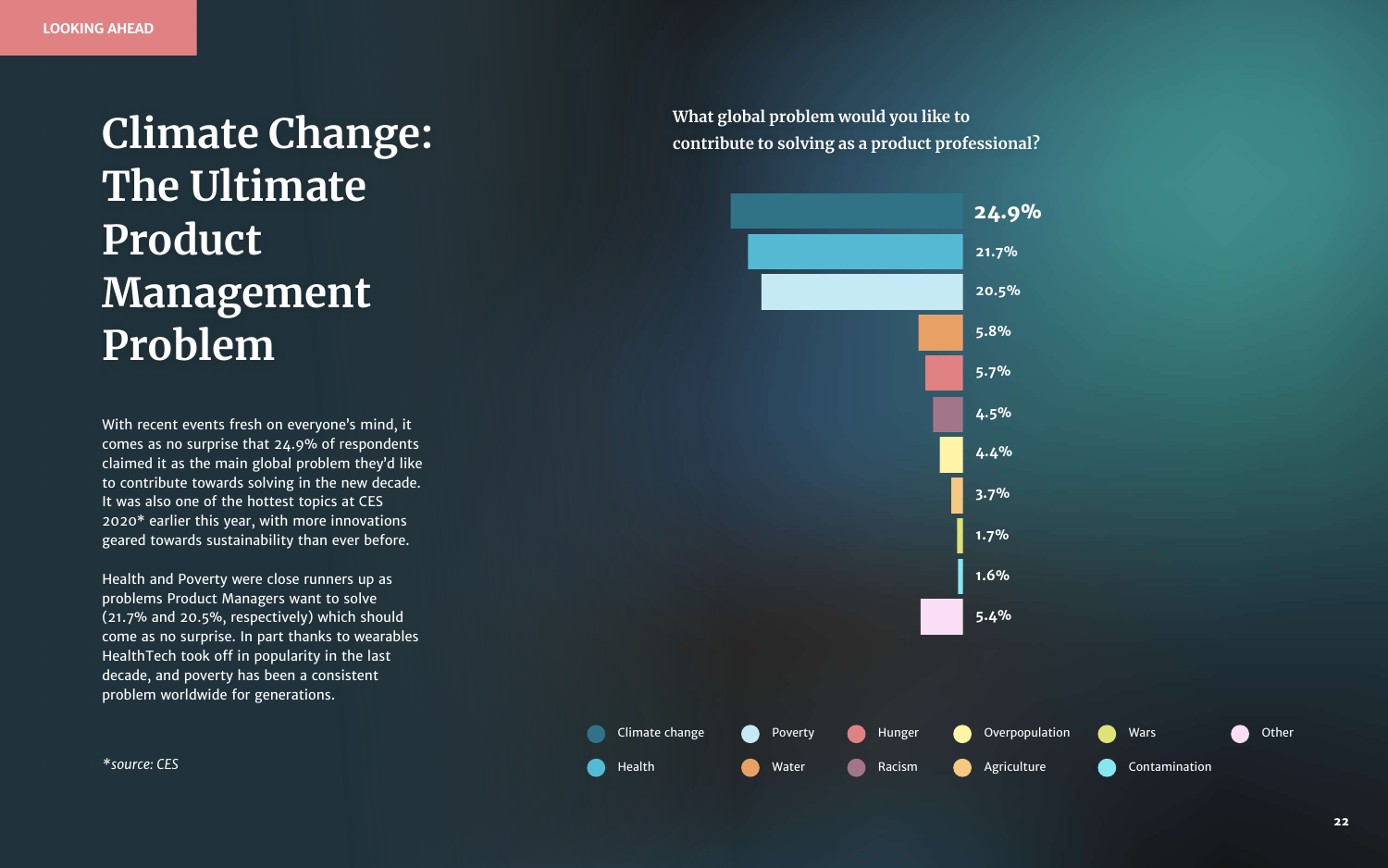### **Global Challenges = Innovative Solutions**

**DeepMind Health** Al research into

Brain-machine

**Zebra Medical Vision**

It's all very well talking about problems, but PMs are all about solutions. According to our findings, traffic, health, agriculture, and water are all global problems which will be solved in the next 10 years.

![](_page_22_Figure_2.jpeg)

**Cohda (platooning)** Autonomous vehicle

**IBM Watson** Al-driven insights for agriculture

**Big Flag Robotics** Autonomous tractors

**Indigo Ag** Plant microbe research and crop storsage

#### **#3 Agriculture**

**Hydraloop** Water recycling solutions

**AquiSense** UV-C LED systems for purification

**Rezatec** Geospatial data analytics Software tools for

**The Ocean Cleanup** Recycling ocean plastic into products

**Maia Analytica** wastewater ops

#### **#4 Water**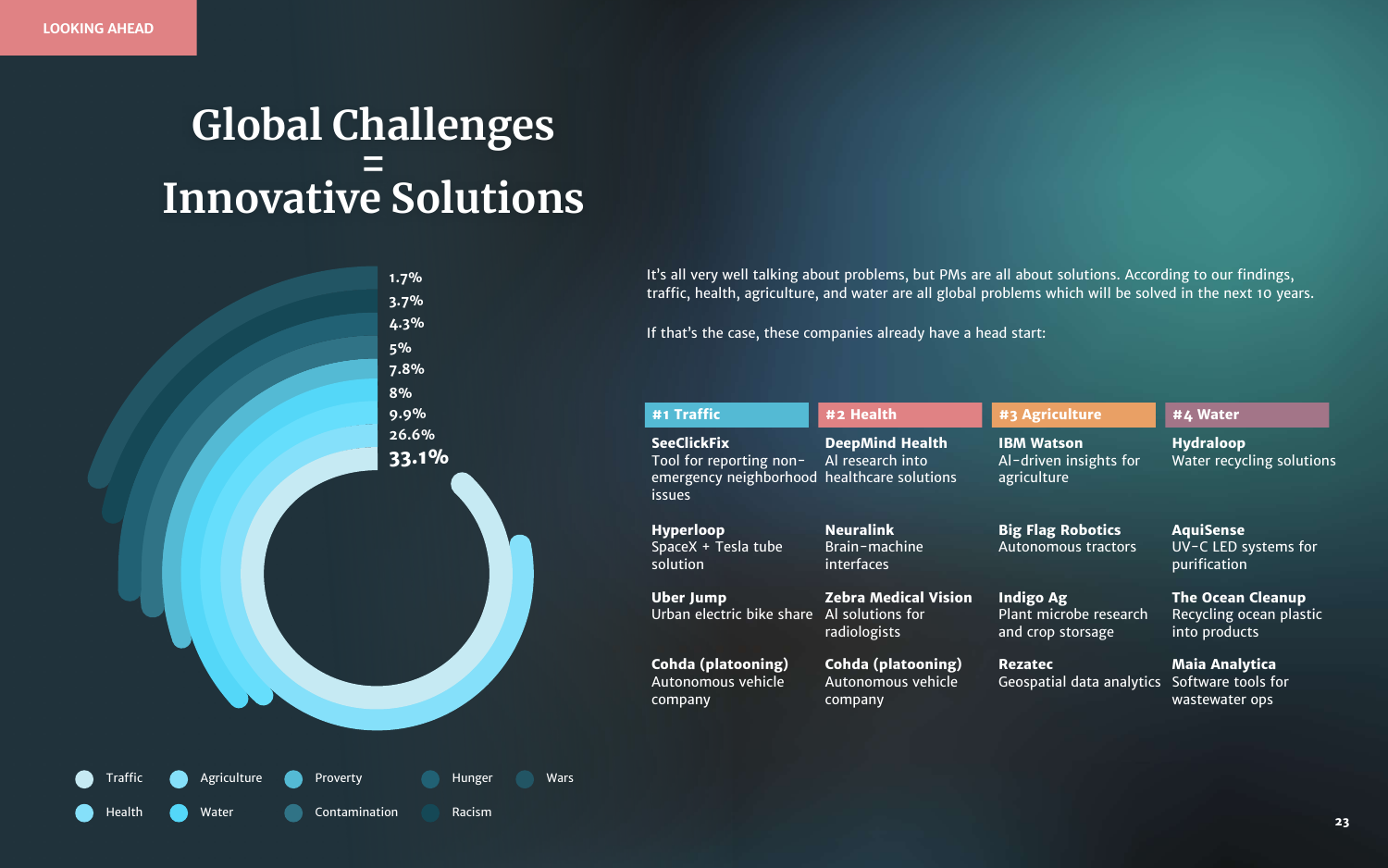# **And the Word of the Year Is...**

AI takes the top spot as the hottest buzzword of 2020!...still think you don't need to learn some tech skills?

- **1. Artificial Intelligence**
- **2. Machine Learning**
- **3. Empathy**

#### **United States**

- **1. Artificial Intelligence**
- **2. Outcome**
- **3. Time to Market**

#### **UK**

- **1. Empathy**
- **2. Artificial Intelligence**
- **3. UX Research**

#### **Brazil**

- **1. Artificial Intelligence**
- **2. Empathy**
- **3. Design thinking**

#### **India**

- **1. Automation**
- **2. Artificial Intelligence**
- **3. Time to Market**

#### **Canada**

- **1. Machine Learning**
- **2. User Centric**
- **3. Test**

#### **Nigeria**

**1. Artificial Intelligence 2. Machine Learning 3. Data**

### **Global result**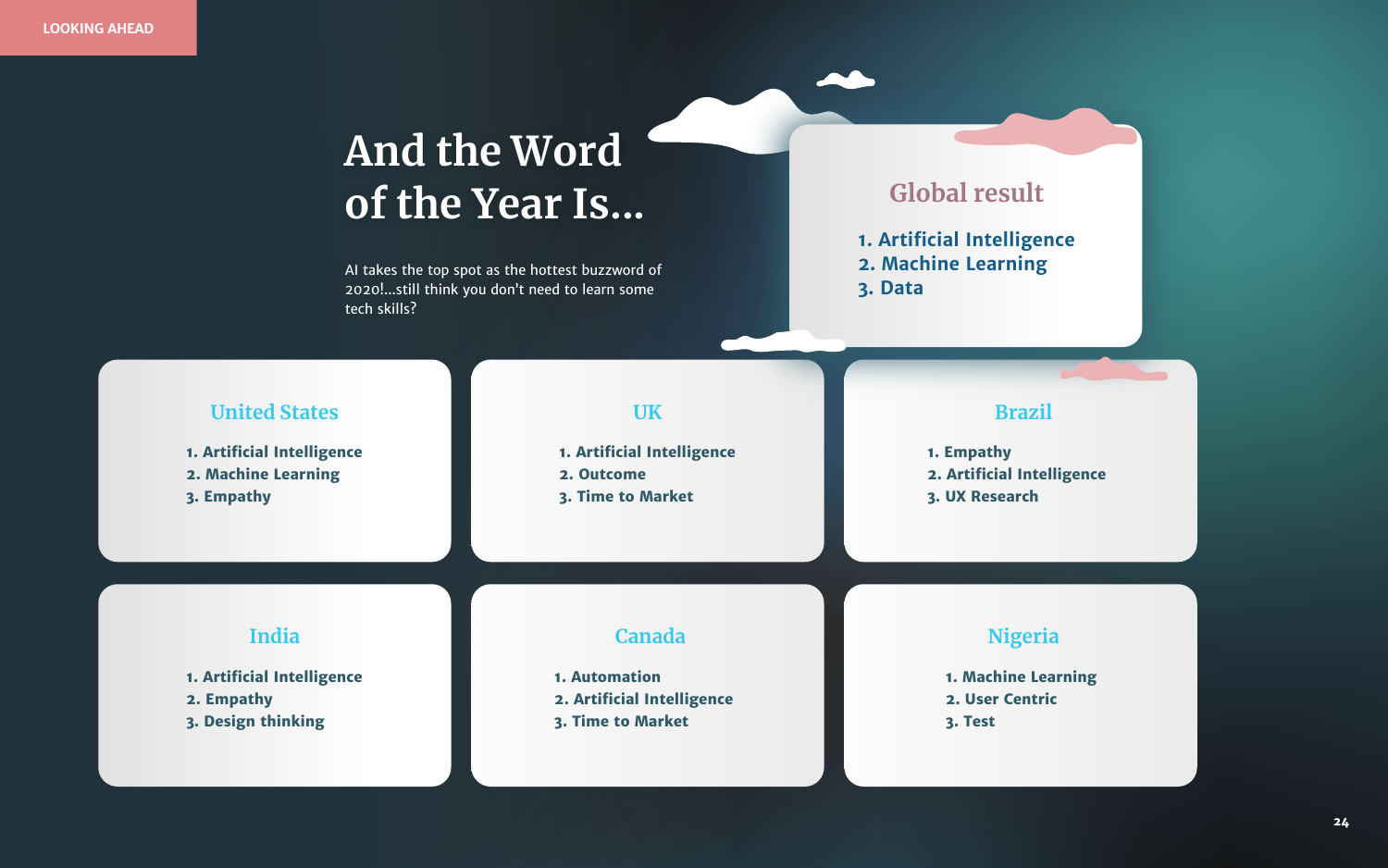# **Biggest Disruption Biggest Disruption**

AI collects another crown as the biggest disruption in the product sphere. As it has already been a disruptor for many industries, and is still evolving at speed, we can expect it to keep disrupting and innovating across the board.

We could see the focus of AI shift towards innovations in healthtech and elderly care. With Climate Change clearly on people's minds, and Global Good\* pegged as the top concern for tech professionals, we're sure to see big things come from AI in the environmental sphere going forward.

Automation, Machine Learning, IoT and Blockchain are also set to shake things up in the future.

*\*source: Global Good*

![](_page_24_Picture_0.jpeg)

![](_page_24_Picture_1.jpeg)

1. Artificial Intelligence

#### 2. Automation

![](_page_24_Picture_13.jpeg)

3. Machine Learning

![](_page_24_Picture_11.jpeg)

4. loT

5. Blockchain

![](_page_24_Picture_9.jpeg)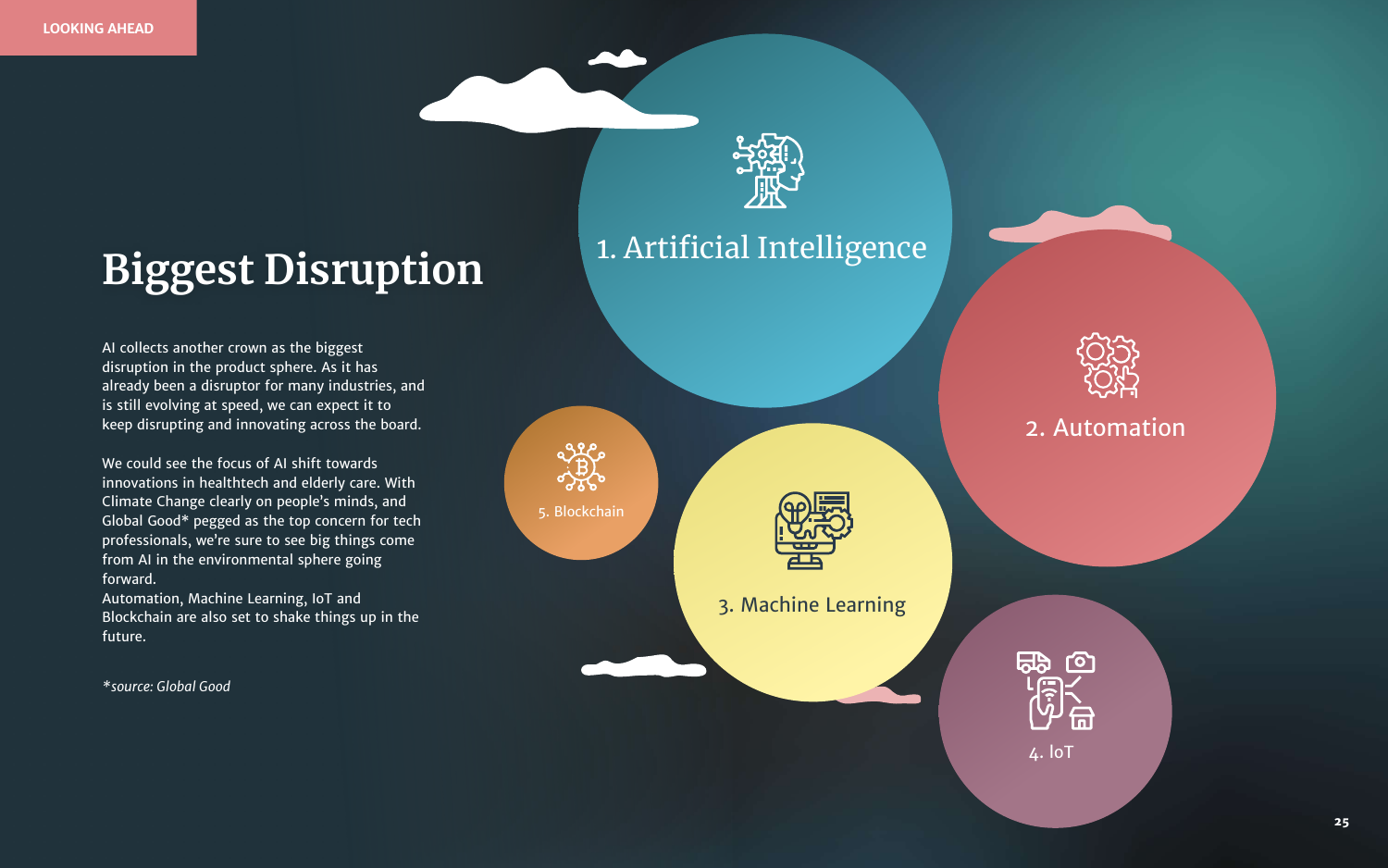**Companies That Could Fail**

![](_page_25_Picture_1.jpeg)

1. facebook.

### 3. **UBER**

8. Ewitter

10. NETFLIX

13.

![](_page_25_Picture_12.jpeg)

#### 2. YAHOO!

![](_page_25_Picture_20.jpeg)

![](_page_25_Picture_21.jpeg)

### 15. SAMSUNG

![](_page_25_Figure_14.jpeg)

### 5. Microsoft

6. wework

#### 7. ORACLE®

Startups rise, and giants fall. Some major players of the 2010s are no longer with us, so we should always be ready to say goodbye to some big names. In the Product game, no one is safe.

We asked our PMs who they thought we might be saying goodbye to in the next 10 years. Could the death knell be ringing for these giants? We'll let you draw your own conclusions.

![](_page_25_Picture_0.jpeg)

![](_page_25_Picture_18.jpeg)

![](_page_25_Picture_19.jpeg)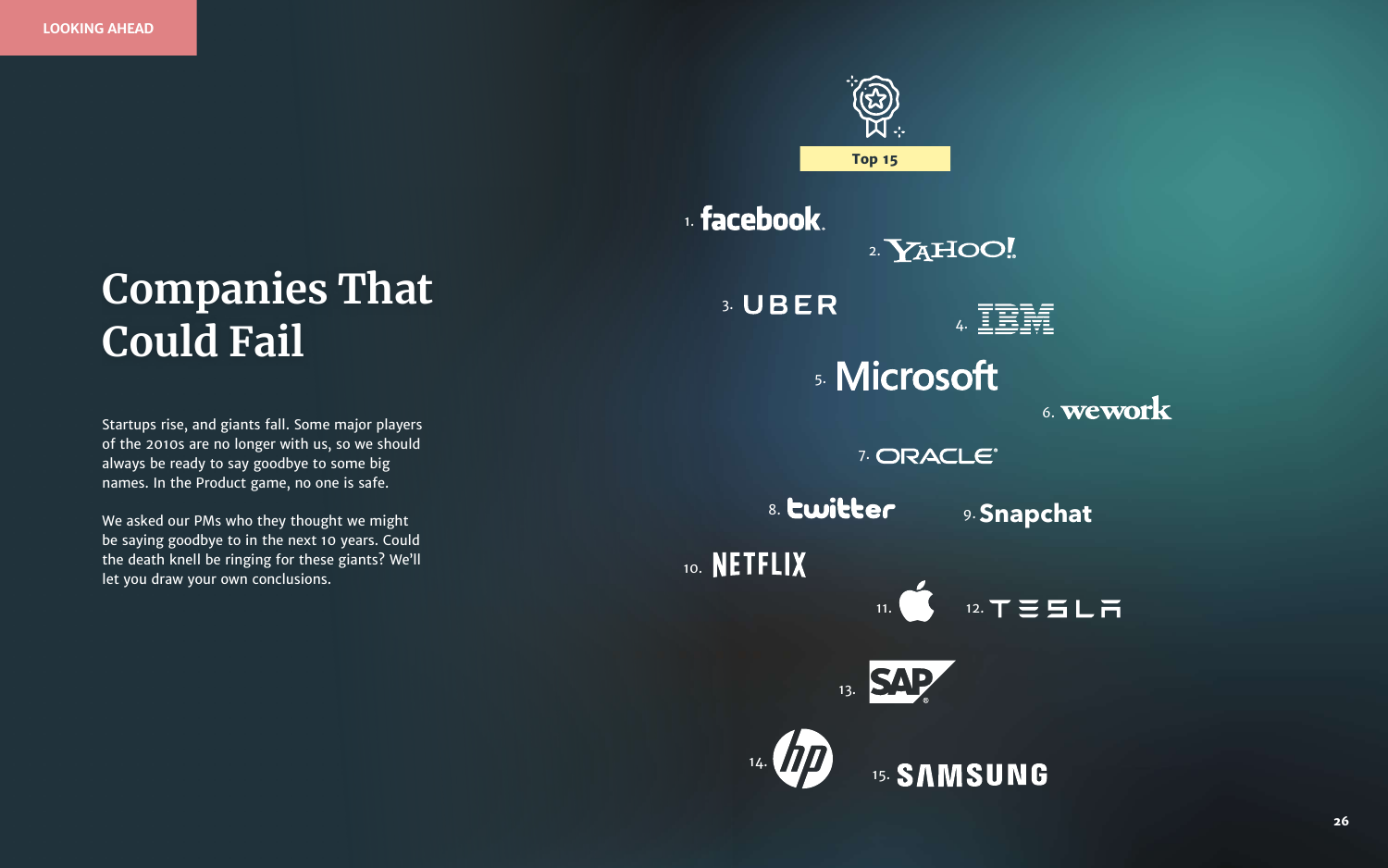# **Product Managers on Mars**

Despite only 31% of product people believing that humans will be moving to Mars in 2024, everyone keeps talking about it. And no wonder! You can't dangle the idea of aerospace tourism in front of tech nerds and expect them not to daydream.

Love or loathe Elon Musk, he's certainly captured the public's imagination. It's amazing what a convincing roadmap can do!

If the mass human exodus to Mars happens in the 2020s, can we expect to lose 30% of our Product Managers to the red planet?

**Do you think humans will start landing on Mars by 2022 as said by Elon Musk?**

> **No,** too ambitious

# **68.2%**

**Of course… It's happening 31.8%**

![](_page_26_Picture_0.jpeg)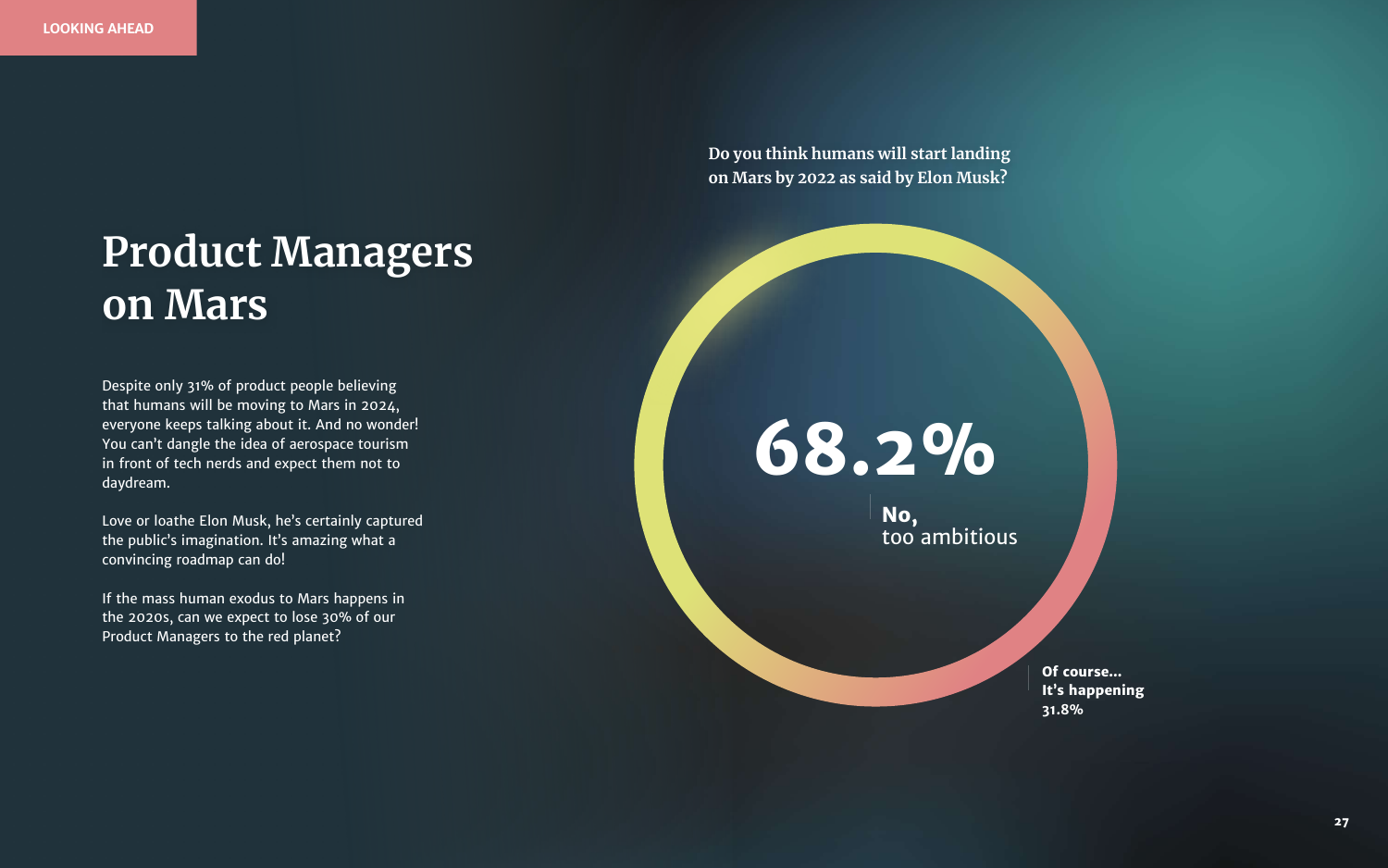# **The Road Ahead The Road Ahead**

Being a Product Manager means so many things. It means building great products that solve real problems alongside the bright minds of tech. PMs are the keepers of visions, the ones who listen to customer's problems and just get it. And Product Management isn't confined by the limits of a single industry - but across the entire spectrum of human endeavor. If a problem exists, there's a Product Manager thinking of ways to fix it.

Product Management is a team sport, it's all about collaboration. There are always new people to meet, new things to learn, and new ways to grow as a professional. It's a truly limitless career where people from a variety of professional and educational backgrounds can thrive. There's only one way to properly finish this report:

*Product Managers, you are the builders of the future.*

![](_page_27_Picture_0.jpeg)

# **Conclusion**